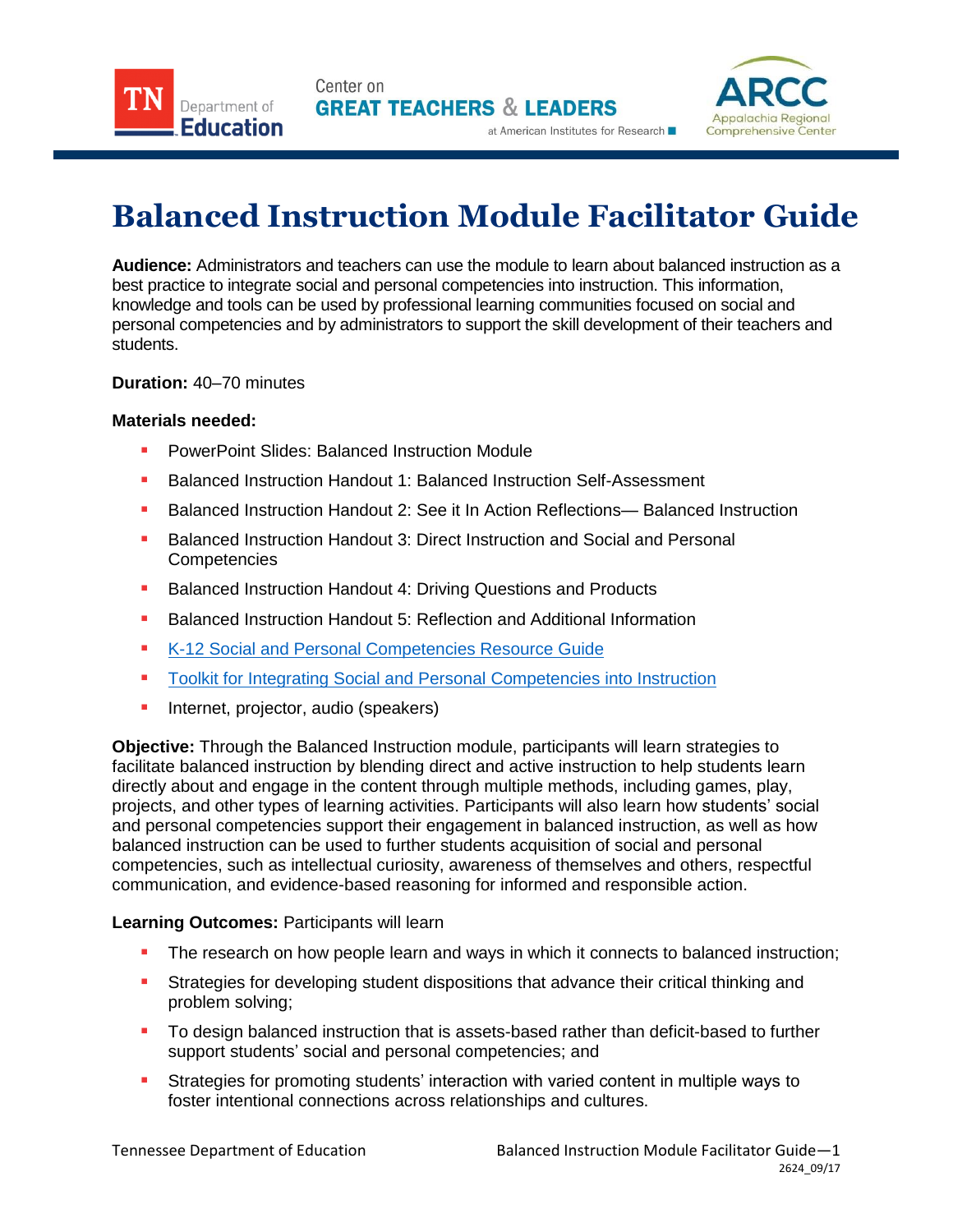**Assessment and Evaluation:** Throughout the module, participants will be expected to engage in self-assessment and self-reflection exercises to evaluate the effectiveness of their balanced instruction and the impact it has on student engagement and outcomes. In addition, the module will include a link at the end to obtain participants' feedback on the module.

**How to Use This Guide:** Below you will find a script of the content that is associated with each PowerPoint slide. In addition, we include optional activities, videos, and guiding questions that you may want to incorporate to make the professional learning more interactive if the online module is conducted in a professional learning community (PLC).

**Audio Option**: There are two options to disseminate the PowerPoint. You can use the PowerPoint found on OfficeMix that has an audio option, in which a narrator takes you through the presentation. Conversely, you can use the PLC version, in which the script for the narration can be found below. The PLC version also allows for a narration to play if preferred.

| <b>Content</b>                                                                                                                                                                                                                                                                                                                                                                                                                                                                                                                                                                                                                                                                                                                                                                                                                                                                                                                                        | <b>Time</b>                                                                                                                                                                               |
|-------------------------------------------------------------------------------------------------------------------------------------------------------------------------------------------------------------------------------------------------------------------------------------------------------------------------------------------------------------------------------------------------------------------------------------------------------------------------------------------------------------------------------------------------------------------------------------------------------------------------------------------------------------------------------------------------------------------------------------------------------------------------------------------------------------------------------------------------------------------------------------------------------------------------------------------------------|-------------------------------------------------------------------------------------------------------------------------------------------------------------------------------------------|
| <b>Introduction</b><br>Would you like to plan lessons that require more student engagement<br>than teacher engagement? Are your students encouraged to co-<br>construct knowledge with their teachers and their peers? Do they<br>appear to be applying the knowledge they have gleaned to their lives<br>beyond the classroom?<br>This module offers strategies to accomplish these ends. The strategies<br>provided will help teachers customize balanced instructional<br>approaches based on student need, content requirements, and<br>teaching styles. Through effective planning and use of school facilities<br>and resources, teachers will design a student-centered learning<br>environment that blends direct, explicit, and inquiry-based instruction<br>and individual and collaborative learning to increase student<br>engagement while focusing on enhancing students' social and<br>personal competencies.                          | 1 minute                                                                                                                                                                                  |
| As a group, you may want to have participants discuss the questions<br>in the introductory slide with one another.                                                                                                                                                                                                                                                                                                                                                                                                                                                                                                                                                                                                                                                                                                                                                                                                                                    | 2 minutes                                                                                                                                                                                 |
| When thinking about student engagement in classrooms, research by<br>Aspy and colleagues points to three trends:<br>1. In most classrooms, teachers tend to do most of the talking,<br>speaking 80% of the time on average, with students speaking 10%<br>of the time. The remainder of the time is spent in silence or<br>confusion, with little or no response to students' feelings.<br>2. Most cognitive activity in classrooms—approximately 80% of the<br>time-can be classified as memory or recall using Bloom's<br>Taxonomy.<br>3. Teacher affective behavior relates to the way students process<br>information; teachers who are less controlling have students who<br>exhibit higher order cognitive processes.<br>Through balanced instruction, teachers are able to deviate from this<br>trend through creating a continuum of control of learning, balancing<br>the types and levels of engagement. As you participate in this module, | 1 minute                                                                                                                                                                                  |
|                                                                                                                                                                                                                                                                                                                                                                                                                                                                                                                                                                                                                                                                                                                                                                                                                                                                                                                                                       | <b>Importance of Balanced Instruction</b><br>reflect on the continuum of control between you and your students in a<br>lesson or unit – who is the one that has control of learning? This |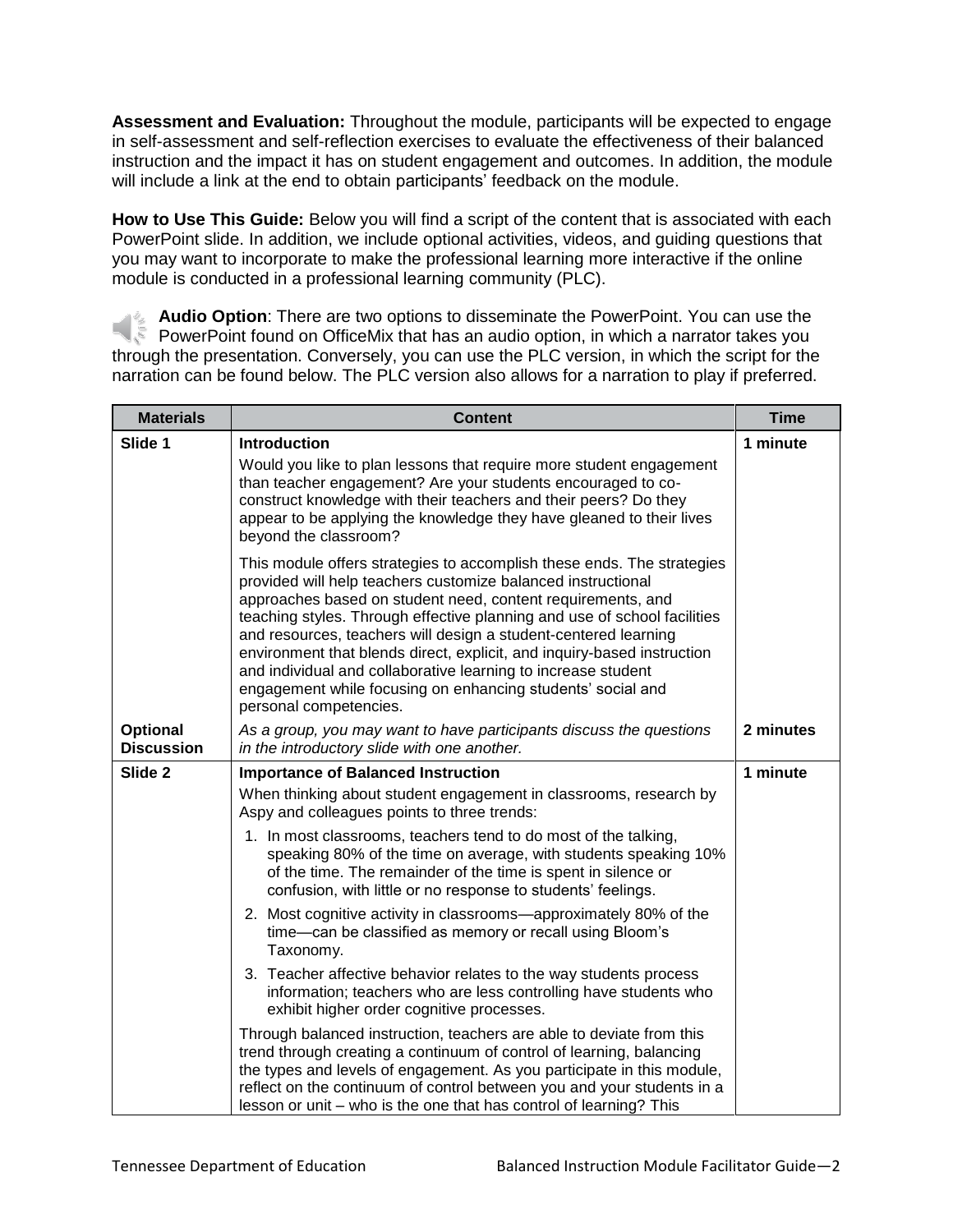|         | module will provide you instructional models to implement continuum<br>of control of learning in your classroom based on the needs of your<br>students. The instructional models provided are only examples, and it<br>will be up to you to create a classroom culture that balances<br>instruction.                                                                                                                                                                                                                                                                                                                                                                                                                                                                                                                                                                                                                                                                                                                                                                                                                                                                                              |           |
|---------|---------------------------------------------------------------------------------------------------------------------------------------------------------------------------------------------------------------------------------------------------------------------------------------------------------------------------------------------------------------------------------------------------------------------------------------------------------------------------------------------------------------------------------------------------------------------------------------------------------------------------------------------------------------------------------------------------------------------------------------------------------------------------------------------------------------------------------------------------------------------------------------------------------------------------------------------------------------------------------------------------------------------------------------------------------------------------------------------------------------------------------------------------------------------------------------------------|-----------|
| Slide 3 | <b>Ten Teaching Practices: Balanced Instruction</b><br>Balanced instruction is grounded in social and personal competencies.<br>As teachers integrate active learning and explicit instruction into<br>learning activities, students become more confident, better equipped<br>to successfully engage with others, and more apt to apply content<br>learned in class to real-world circumstances. Because social and<br>personal competencies are integral to the implementation of balanced<br>instruction, teachers should ensure that students have multiple and<br>ongoing opportunities to develop these skills in a nurturing, low-stress<br>environment.                                                                                                                                                                                                                                                                                                                                                                                                                                                                                                                                   | 1 minute  |
|         | Balanced Instruction is the eighth learning module in the Social and<br>Personal Competence series. If you haven't already, you can review<br>the Introduction to Social and Personal Competencies module to learn<br>more about the goal and purpose of this series. Each of the<br>10 modules in this series has been developed around one of the<br>10 teaching practices that promote social and personal competence as<br>described in the Tennessee Toolkit called Incorporating Social and<br>Personal Competence Into Classroom Instruction and Educator<br>Effectiveness: A Toolkit for Tennessee Teachers and Administrators.                                                                                                                                                                                                                                                                                                                                                                                                                                                                                                                                                           |           |
| Slide 4 | <b>Introduction to Balanced Instruction</b><br>Teachers can use balanced instruction to carefully design and<br>integrate opportunities for students to observe, hear, consider, and<br>draw meaning from a range of varying perspectives; make<br>connections based on ideas, experiences, and shared dialogue; think<br>deeply; communicate sensibly and sensitively; and demonstrate<br>empathy in their problem solving and responsible action, all of which<br>are social and personal competencies. Helping students develop and<br>extend the capacity to connect with others, engage thoughtfully with<br>content, and make real human connections in real time is critical,<br>particularly at a time in our history when we are increasingly immersed<br>in online or virtual exchanges rather than real-life interactions. In other<br>words, the goal of balanced instruction is to create a mix of direct,<br>explicit, and active instruction focused on authentic learning<br>experiences that involve individual and collaborative work, social<br>interactions, and appropriate integration of technology.<br>Throughout the module, we will ask you to engage in activities and | 2 minutes |
|         | reflective questions and discussions. Be sure to download the<br>handouts that accompany this module so you can use them as you<br>work through the module.                                                                                                                                                                                                                                                                                                                                                                                                                                                                                                                                                                                                                                                                                                                                                                                                                                                                                                                                                                                                                                       |           |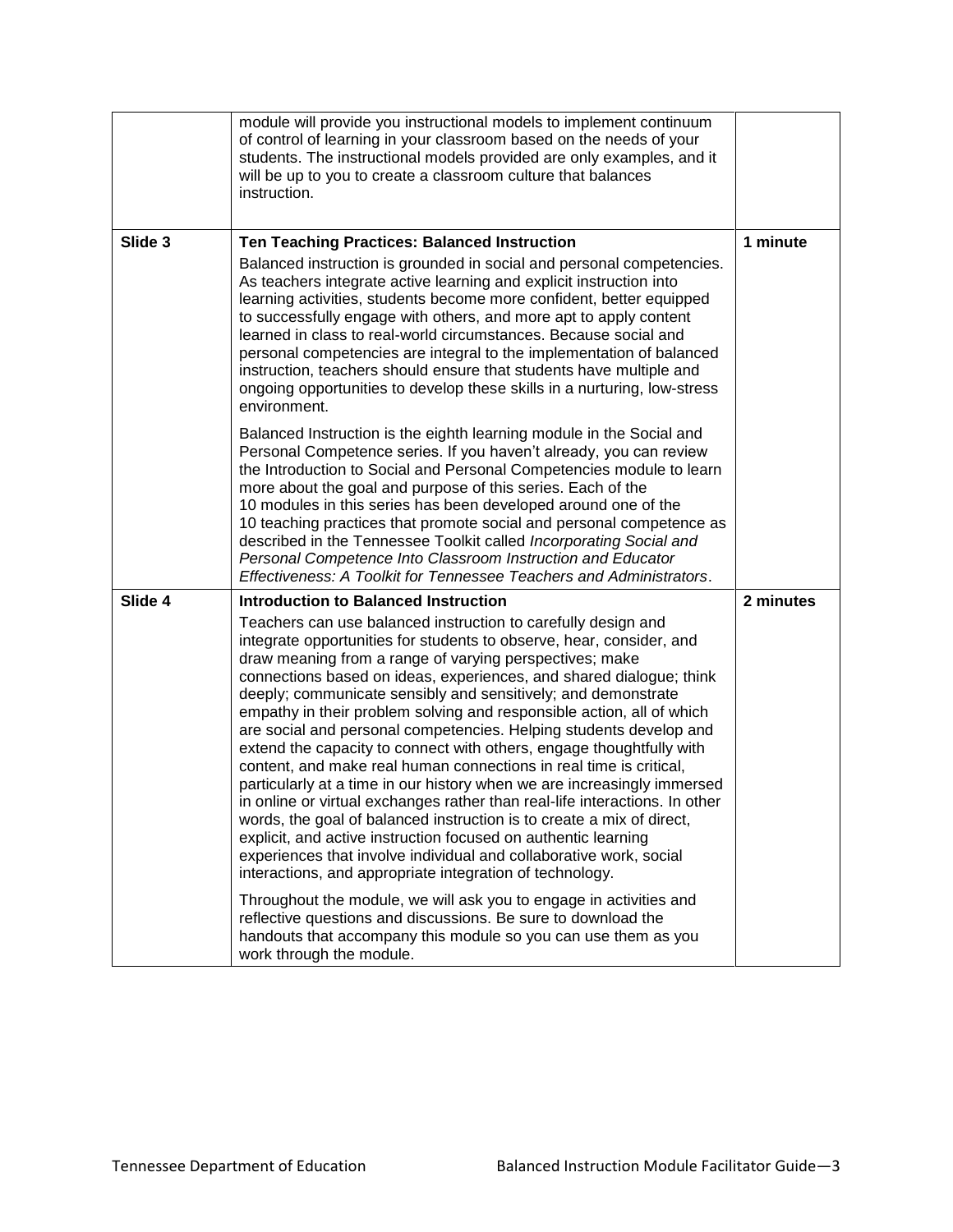| Slide 5                              | <b>Objectives for This Module</b>                                                                                                                                                                                                                                                                                                                                                                                                                                                                                                                                                                                                                                                                                                                                                                                                                                                                                                                           | 2 minutes |
|--------------------------------------|-------------------------------------------------------------------------------------------------------------------------------------------------------------------------------------------------------------------------------------------------------------------------------------------------------------------------------------------------------------------------------------------------------------------------------------------------------------------------------------------------------------------------------------------------------------------------------------------------------------------------------------------------------------------------------------------------------------------------------------------------------------------------------------------------------------------------------------------------------------------------------------------------------------------------------------------------------------|-----------|
|                                      | This module provides strategies that will support you in engaging<br>students cognitively and interpersonally through careful consideration<br>and reflection on your instructional approach.                                                                                                                                                                                                                                                                                                                                                                                                                                                                                                                                                                                                                                                                                                                                                               |           |
|                                      | It will also assist you with planning and implementing instruction that<br>maximizes student learning and reinforces students' social and<br>personal competencies through rich dialogue, projects, games, and<br>other mechanisms. As such, students' participation in balanced<br>instruction will expose them to content grounded in its authentic<br>context, help them think about how and what they learn, address their<br>need for social interaction, and enable them to elicit personal meaning<br>from the content they manage individually and in collaboration with the<br>teacher and other learners.                                                                                                                                                                                                                                                                                                                                         |           |
| Slide 6                              | <b>Benefits for Students</b>                                                                                                                                                                                                                                                                                                                                                                                                                                                                                                                                                                                                                                                                                                                                                                                                                                                                                                                                | 2 minutes |
|                                      | Using balanced instruction will not only help students develop a<br>greater awareness of themselves, their peers, and the world around<br>them, it will assist them in developing thinking dispositions. Thinking<br>dispositions are characterized by students' unfolding curiosities,<br>manifested in their close observation of events, circumstances, and<br>content. Through engaging with the content in multiple ways, including<br>games, play, projects, and other mechanisms, learners examine<br>content critically, pose thoughtful questions, consider varying<br>perspectives, and work individually and cooperatively to develop a<br>deep understanding of subject matter. Their social and personal<br>competencies guide the connections made because of those<br>observations and the use of the evidence to inform reasoning. As<br>such, thinking dispositions and social and personal competencies work<br>together to help students |           |
|                                      | • Work with their peers as they refine their critical thinking skills<br>through listening carefully and thoughtfully, examining and<br>observing content closely and critically, communicating clearly and<br>sensitively, and engaging respectfully;<br>• Invite opportunities to acquire knowledge and new understanding<br>through displaying intellectual curiosity and open-mindedness and<br>suspending presumptions as they attend to perspectives different<br>from their own;<br>Make evidence-informed decisions, connect new understanding with                                                                                                                                                                                                                                                                                                                                                                                                 |           |
|                                      | the expectation for responsible action, and think deeply and<br>consider how their actions and decisions will affect others; and<br>• Plan, monitor, and reflect on the progression of their actions and<br>their impact on events, circumstances, and others.                                                                                                                                                                                                                                                                                                                                                                                                                                                                                                                                                                                                                                                                                              |           |
|                                      | Beyond this, students get many opportunities to use and refine the<br>talents they brought with them to the school context while developing<br>new skills necessary for their success in and beyond school.                                                                                                                                                                                                                                                                                                                                                                                                                                                                                                                                                                                                                                                                                                                                                 |           |
| <b>Optional</b><br><b>Discussion</b> | As you think about your own instruction, what types of lessons have<br>you noticed in which students are both engaged and deeply learning<br>content? What was it about those lessons or units that supported<br>student engagement and academic learning? What did you do to<br>facilitate the lesson or unit? How can you take what you learned within<br>this lesson and apply it to other lessons or units?                                                                                                                                                                                                                                                                                                                                                                                                                                                                                                                                             | 5 minutes |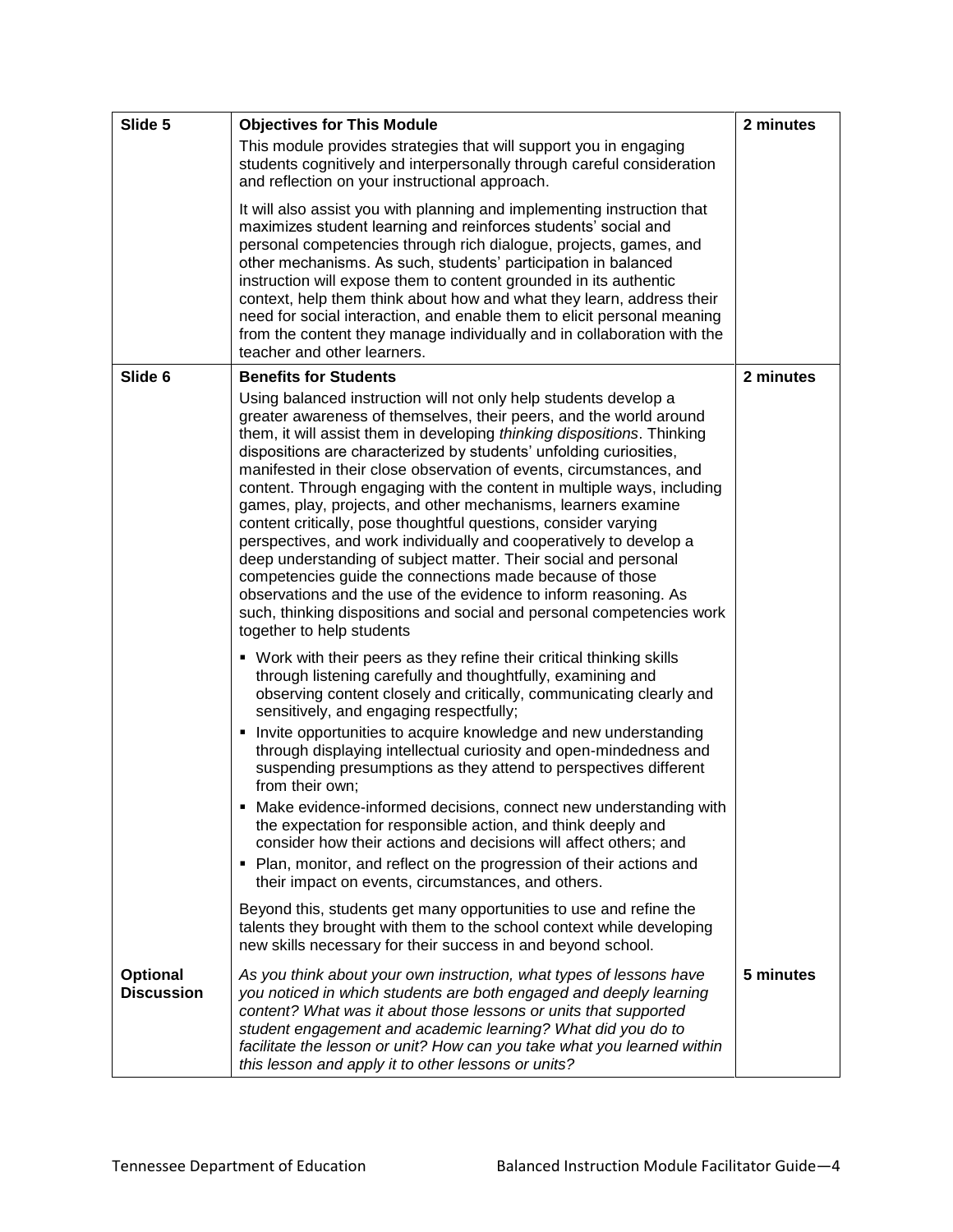| Slide 7                                                      | <b>Alignment to TEAM Evaluation</b>                                                                                                                                                                                                                                                                                                                                                                                                                                                                                                                                                                                                                                                                                                                    | 2 minutes |
|--------------------------------------------------------------|--------------------------------------------------------------------------------------------------------------------------------------------------------------------------------------------------------------------------------------------------------------------------------------------------------------------------------------------------------------------------------------------------------------------------------------------------------------------------------------------------------------------------------------------------------------------------------------------------------------------------------------------------------------------------------------------------------------------------------------------------------|-----------|
|                                                              | Balanced instruction is reflected within components of the Tennessee<br>Educator Acceleration Model, which many educators in the state refer<br>to as TEAM. For example, using balanced instruction can be seen<br>within the <i>motivating students</i> component, given that balanced<br>instruction helps develop learning experiences where there is<br>exploration. Similarly, it can be found within the activities and<br>materials, teacher knowledge of students, thinking, assessment, and<br>expectations components of the TEAM General Educator Rubric. This<br>module will help you learn how to use balanced instruction in a way<br>that is consistent with the "Significantly Above Expectations" category<br>within the TEAM rubric. |           |
| Slide 8                                                      | <b>Self-Assessment and Self-Reflection</b>                                                                                                                                                                                                                                                                                                                                                                                                                                                                                                                                                                                                                                                                                                             | 7 minutes |
| (Activity)                                                   | Before you get started, take a few minutes to reflect on how you use<br>balanced instruction in your own classroom and the ways in which<br>students react. How does your use of balanced instruction help<br>students actively engage in the learning experience that supports their<br>development of social and personal competencies? If it's helpful,<br>reflect on your use of balanced instruction in a recent class, one that<br>you can easily remember. Otherwise, try to think more holistically<br>about your use of balanced instruction during a typical day.                                                                                                                                                                            |           |
|                                                              | You can refer to "Handout 1: Balanced Instruction Self-Assessment,"<br>to reflect on how you implement balanced instruction in your<br>classroom. Once you complete the self-assessment, reflect on which<br>practices are easiest for you and why? Which are the hardest to<br>implement and why?                                                                                                                                                                                                                                                                                                                                                                                                                                                     |           |
| <b>Refer to</b><br><b>Handout 1</b>                          | Have participants complete "Handout 1: Balanced Instruction Self-<br>Assessment"                                                                                                                                                                                                                                                                                                                                                                                                                                                                                                                                                                                                                                                                       |           |
| Slide 9<br>(Activity)<br><b>Refer to</b><br><b>Handout 2</b> | See It In Action<br>Now that you've reflected on your own use of balanced instruction,<br>take a deeper look at balanced instruction in action. Select one of the<br>short videos based on whether you are interested in viewing an<br>elementary or secondary classroom. As you watch the video, pay<br>close attention to the way in which the teacher uses balanced<br>instruction. Refer to "Handout 2: See It in Action Reflections: Balanced<br>Instruction," for some questions to reflect on as you watch the videos.                                                                                                                                                                                                                          | 2 minutes |
| <b>Videos</b>                                                | Balanced Instruction in the Middle School:<br>https://youtu.be/Bvvow_4PrHc                                                                                                                                                                                                                                                                                                                                                                                                                                                                                                                                                                                                                                                                             | 6 minutes |
| <b>Activity:</b>                                             | Balanced Instruction in the Middle School:<br>https://youtu.be/1qxVfhGHUC0                                                                                                                                                                                                                                                                                                                                                                                                                                                                                                                                                                                                                                                                             | 5 minutes |
| <b>Optional</b><br><b>Video Ideas</b>                        | Have participants complete the reflection questions in "Handout 2: See<br>It in Action Reflections: Balanced Instruction."<br>Optional Video 1: Asking the Right Questions:<br>http://tnclassroomchronicles.org/asking-right-questions/<br>Optional Video 2: Example 2: Life Development Center: Changed by<br>Adventure<br>http://www.schooltube.com/video/b1ebeb13e4a642158455/Anderson<br>%20County%20Schools%20Life%20Development%20Center                                                                                                                                                                                                                                                                                                         | 5 minutes |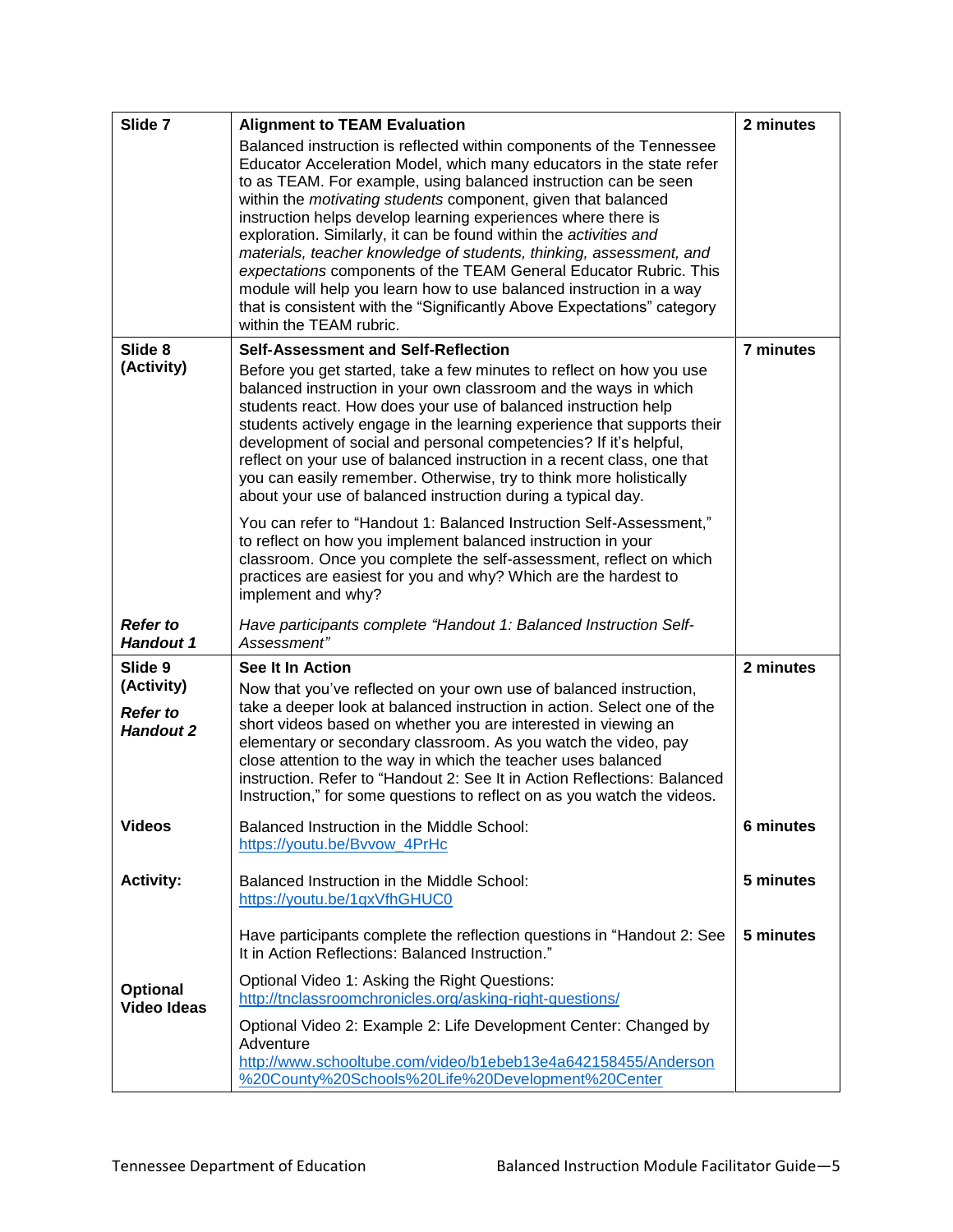| Slide 10 | <b>Exploring Balanced Instruction</b>                                                                                                                                                                                                                                                                                                                                                                                                                                                                                                                                                                                             | 2 minutes |
|----------|-----------------------------------------------------------------------------------------------------------------------------------------------------------------------------------------------------------------------------------------------------------------------------------------------------------------------------------------------------------------------------------------------------------------------------------------------------------------------------------------------------------------------------------------------------------------------------------------------------------------------------------|-----------|
|          | Balanced instruction is a pedagogical tool that helps teachers to<br>establish classroom practices and cultivate student dispositions such<br>that students flourish as their social and personal competencies are<br>addressed. Student-teacher interactions and student-to-student<br>interactions are enriched as the learning needs of each individual are<br>addressed at the same time that learners' needs to engage in the<br>social act of learning are accommodated. Opportunities for students to<br>develop patience, competence, and self-discipline abound in a<br>classroom in which balanced instruction is used. |           |
|          | Importantly, balanced instruction encourages student enjoyment in<br>learning, which is important to create engagement in learning that is<br>more authentic. For example, research by Aspy and colleagues<br>demonstrates the important link between academic learning and<br>affect. Their research suggests                                                                                                                                                                                                                                                                                                                    |           |
|          | 1. It is common for teachers to not respond to students' feelings;                                                                                                                                                                                                                                                                                                                                                                                                                                                                                                                                                                |           |
|          | 2. Student academic achievement is enhanced when teachers<br>respond appropriately to students' feelings; and                                                                                                                                                                                                                                                                                                                                                                                                                                                                                                                     |           |
|          | 3. Teachers can be taught to respond to students' feelings.                                                                                                                                                                                                                                                                                                                                                                                                                                                                                                                                                                       |           |
|          | Through balanced instruction, teachers create structures that provide<br>students the necessary background knowledge to authentically<br>engage in learning tasks, recognizing the expertise of the teacher and<br>initiating the curiosity, interest, and capabilities of students. Multiple<br>programs that target social and personal competencies have balanced<br>instruction as a core ingredient, such as the Caring School<br>Community. You can find out more about the program in Handout 4.                                                                                                                           |           |
| Slide 11 | <b>General Principles of Balanced Instruction</b>                                                                                                                                                                                                                                                                                                                                                                                                                                                                                                                                                                                 | 2 minutes |
|          | Balanced instruction supports a thoughtfully designed curriculum that<br>addresses the multidimensional needs and experiences of learners in<br>an enriched environment in a way that ensures a well-rounded<br>education. Balanced instruction supports the social, personal, and<br>cognitive development of students through                                                                                                                                                                                                                                                                                                   |           |
|          | • Consistent positive emotional support for active participation and<br>risk taking rather than passive observation;                                                                                                                                                                                                                                                                                                                                                                                                                                                                                                              |           |
|          | • Meaningful participation, exploration, inquiry, and choice across<br>mental, physical, aesthetic, social, and personal competencies;                                                                                                                                                                                                                                                                                                                                                                                                                                                                                            |           |
|          | • Rigorous learning opportunities that appropriately challenge<br>students individually and through social interactions;                                                                                                                                                                                                                                                                                                                                                                                                                                                                                                          |           |
|          | Differentiated opportunities that address all learning needs;<br>٠                                                                                                                                                                                                                                                                                                                                                                                                                                                                                                                                                                |           |
|          | • An extended learning environment that stimulates authentic problem<br>solving for responsible action through thoughtful use of facilities and<br>resources; and                                                                                                                                                                                                                                                                                                                                                                                                                                                                 |           |
|          | • Guided opportunities for students to learn self-monitoring, self-<br>assessment, and self-correction.                                                                                                                                                                                                                                                                                                                                                                                                                                                                                                                           |           |
|          | As such, balanced instruction involves the appropriate integration of<br>direct, explicit instruction with highly interactive individual and<br>collaborative project-based learning; engages learners meta<br>cognitively as they plan, monitor, and evaluate their individual and<br>collective actions; and prepares them to connect sensitively with<br>material and with those in the world around them to make evidence-<br>based decisions for responsible action.                                                                                                                                                         |           |
|          |                                                                                                                                                                                                                                                                                                                                                                                                                                                                                                                                                                                                                                   |           |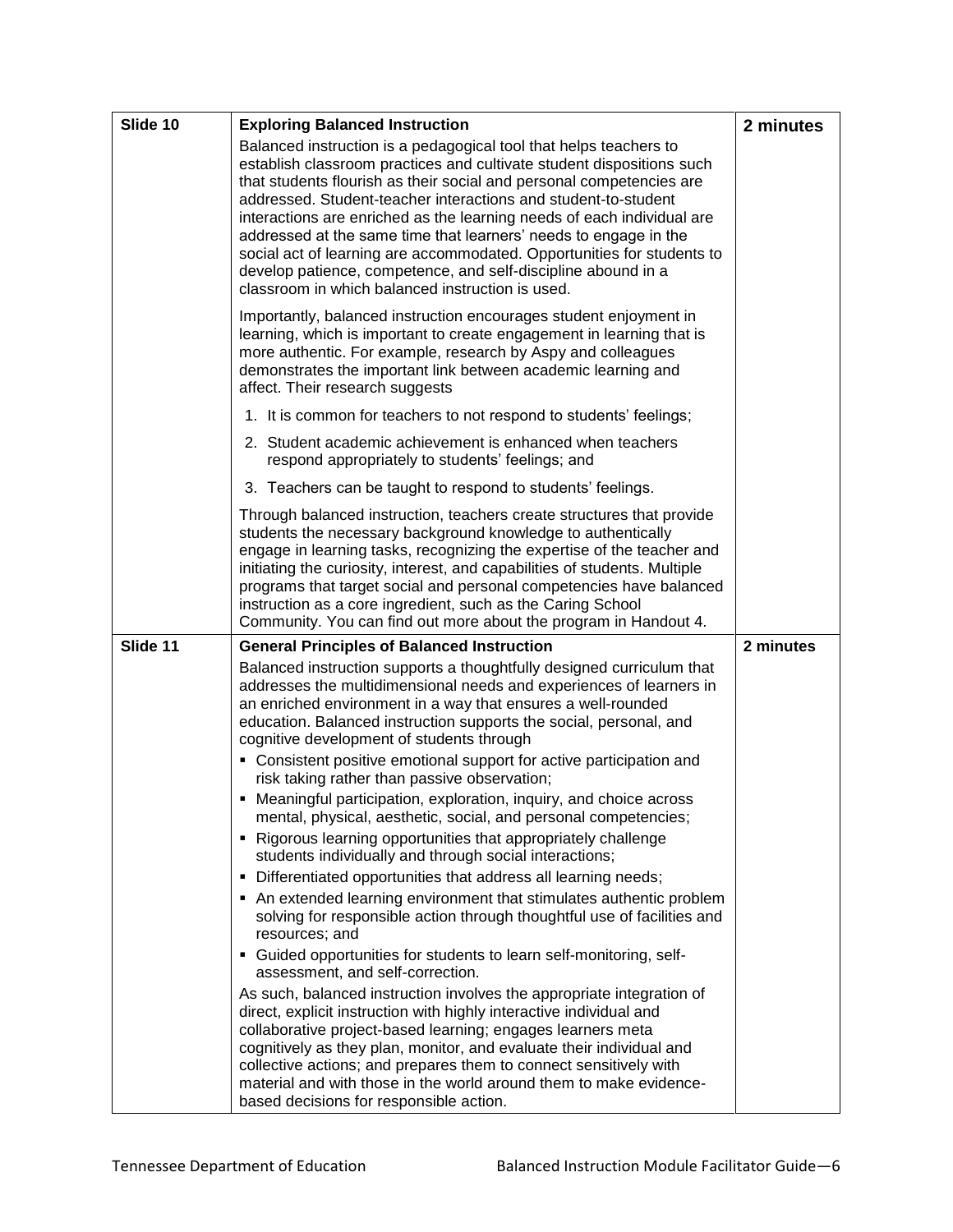| Slide 12 | <b>Learn About Balanced Instruction</b>                                                                                                                                                                                                                                                                                                                                                                                                                                                                                                                                                                                                                                                                                                                                             | 2 Minutes |
|----------|-------------------------------------------------------------------------------------------------------------------------------------------------------------------------------------------------------------------------------------------------------------------------------------------------------------------------------------------------------------------------------------------------------------------------------------------------------------------------------------------------------------------------------------------------------------------------------------------------------------------------------------------------------------------------------------------------------------------------------------------------------------------------------------|-----------|
|          | Balanced instruction represents an approach that gives students<br>opportunities to engage content in multiple ways, supporting student<br>academic, social, and personal success. The goal of balanced<br>instruction is not only to create fun activities, but also to create those<br>activities and use those instructional techniques that engage students<br>in the most meaningful learning experience to master content.                                                                                                                                                                                                                                                                                                                                                    |           |
|          | A number of instructional approaches, which include but are not<br>limited to direct instruction, project-based learning, competency-based<br>learning, and total participation techniques or TPT are consistent with<br>the aims of a balanced instructional approach. Many would also<br>consider some of the other practices included within this series of<br>online modules as key instructional practices to use as you implement<br>balanced instruction. Such practices include teacher language,<br>cooperative learning, and classroom discussions. If you would like to<br>learn more about those specific practices, go to those modules.                                                                                                                               |           |
|          | Students will need multiple social and personal competencies to<br>engage in these many types of learning experiences. For example,<br>they will need self-management skills as they engage in direct<br>instruction because they will need to regulate their behavior and<br>attention to the learning being taught. Similarly, they will need<br>relationship skills as they engage in project-based learning because<br>they will need to attune to the learning of their peers to successfully<br>complete the project. The aim of this module is to help you not only<br>contemplate how you can use those instructional practices to help<br>students master academic content, but also how you help students<br>develop and leverage their social and personal competencies. |           |
| Slide 13 | <b>Direct Instruction</b>                                                                                                                                                                                                                                                                                                                                                                                                                                                                                                                                                                                                                                                                                                                                                           |           |
|          | One well-known balanced instructional technique used to support<br>student learning is direct instruction. According to Luke (2014), direct<br>instruction or D-I is a form of explicit instruction and a major and widely<br>practiced instructional approach used in the past and present in<br>contemporary schooling contexts. DI includes                                                                                                                                                                                                                                                                                                                                                                                                                                      |           |
|          | • Teacher-directed interaction guided by clear behavioral goals and<br>outcomes;                                                                                                                                                                                                                                                                                                                                                                                                                                                                                                                                                                                                                                                                                                    |           |
|          | • Teachers' precise adherence to highly structured, packaged<br>programmed instructional materials and a predetermined skill<br>acquisition sequence focused on time-on-tasks;                                                                                                                                                                                                                                                                                                                                                                                                                                                                                                                                                                                                      |           |
|          | • Teacher modeling, guided student practice with feedback, and<br>independent student practice; and                                                                                                                                                                                                                                                                                                                                                                                                                                                                                                                                                                                                                                                                                 |           |
|          | • The gradual transfer of responsibility from teacher to student, with a<br>primary goal of student mastery.                                                                                                                                                                                                                                                                                                                                                                                                                                                                                                                                                                                                                                                                        |           |
|          | Despite its endurance across time, many believe that DI is incongruent<br>with a constructivist approach or that it may overlook student cultural<br>resources or student backgrounds. However, DI is most successful<br>when teachers know when to use it and with whom. In other words, DI<br>provides a foundation for student learning, which can be helpful when<br>used with more active approaches to learning.                                                                                                                                                                                                                                                                                                                                                              |           |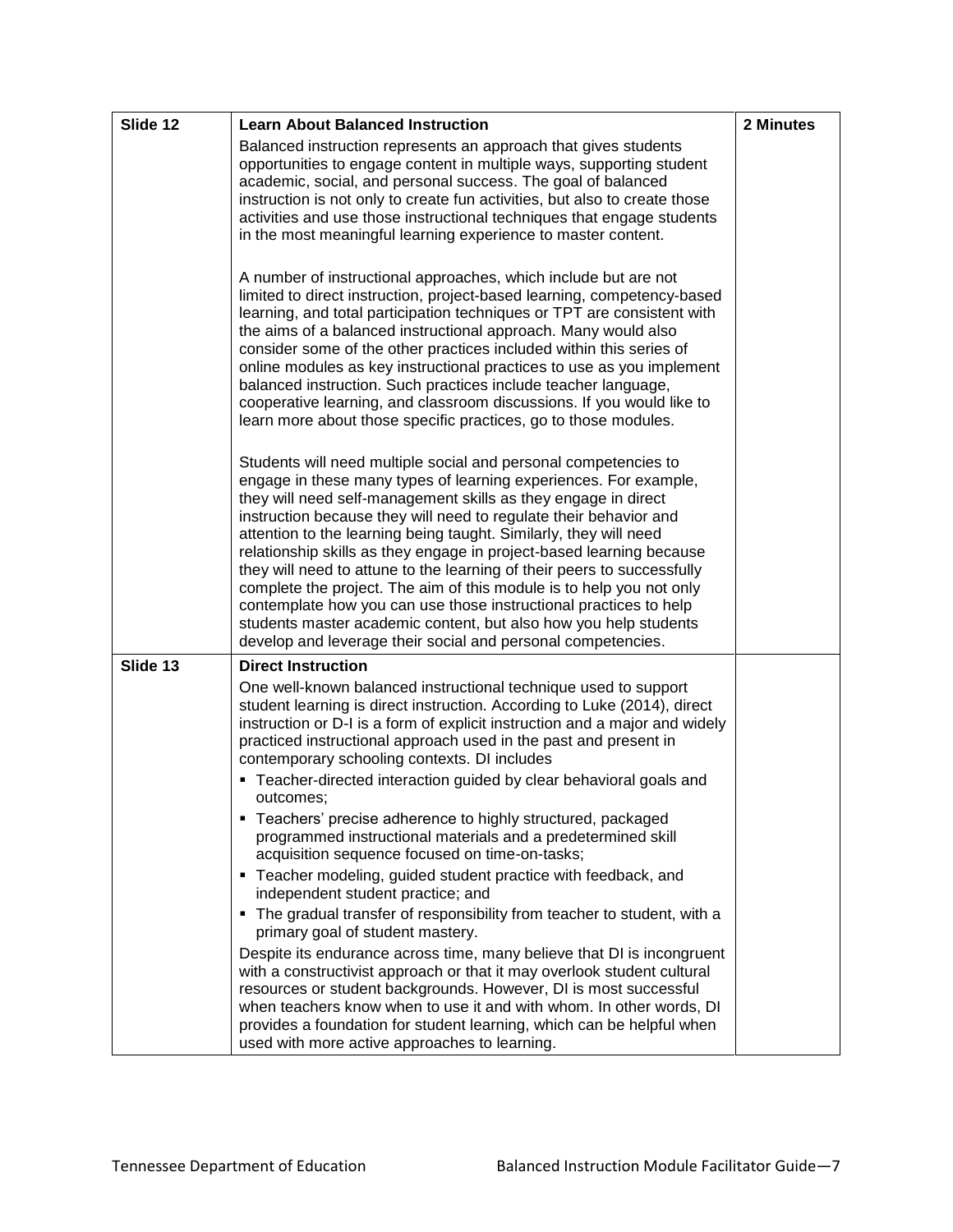| Slide 14         | <b>Designing Direct Instruction to Engage Students</b>                                                                                                                                                                                                                                                                                                                                                                                                                                                                 | 2 minutes |
|------------------|------------------------------------------------------------------------------------------------------------------------------------------------------------------------------------------------------------------------------------------------------------------------------------------------------------------------------------------------------------------------------------------------------------------------------------------------------------------------------------------------------------------------|-----------|
|                  | Through DI, teachers ensure that students benefit from teachers'<br>expertise in introducing, clarifying, and extending knowledge. DI<br>typically requires that the teacher plan the instruction; model the skills<br>to be mastered by students; conduct formative assessments of<br>students' learning; and provide opportunities for feedback, guided<br>practice, and independent practice, followed by assessment.                                                                                               |           |
|                  | The principles of direct instruction include the following:                                                                                                                                                                                                                                                                                                                                                                                                                                                            |           |
|                  | • Content is introduced in prerequisite order and broken into small<br>steps.                                                                                                                                                                                                                                                                                                                                                                                                                                          |           |
|                  | • Objectives are stated to clarify expected learner performance and<br>outcomes.                                                                                                                                                                                                                                                                                                                                                                                                                                       |           |
|                  | • Learners are guided to connect new knowledge with prior<br>knowledge.                                                                                                                                                                                                                                                                                                                                                                                                                                                |           |
|                  | • Learners practice, with guidance, to gain proficiency with the skills<br>they are learning in steps.                                                                                                                                                                                                                                                                                                                                                                                                                 |           |
|                  | • Learners get additional opportunities to practice steps with<br>increased responsibility and independence, connecting to active<br>forms of instruction.                                                                                                                                                                                                                                                                                                                                                             |           |
|                  | • Teachers provide feedback to learners after each practice<br>opportunity, ensuring that every student has gained proficiency with<br>the skill taught before moving on to the next skill.                                                                                                                                                                                                                                                                                                                            |           |
|                  | • Teachers provide assessment of student performance before,<br>during, and after the lesson to understand the degree to which<br>students learn and understand content.                                                                                                                                                                                                                                                                                                                                               |           |
| Slide 15         | <b>DI and Social and Personal Competencies</b>                                                                                                                                                                                                                                                                                                                                                                                                                                                                         | 1 minute  |
| (Activity)       | How does DI instructional design engage students' social and<br>personal competences? The evolution of DI has resulted in practices<br>that may seem to alternate between direct and active strategies,<br>providing students with opportunities to develop and apply multiple<br>social and personal competencies. For example, students develop<br>self-control as they engage in self-directed tasks. Similarly, students<br>develop self-awareness, including an understanding of what they do<br>and do not know. |           |
| <b>Handout 3</b> | Let's think about the kinds of social and personal competencies<br>students need to engage in direct instruction. Review the list of DI<br>objectives found in Handout 3 drawn from some actual DI lesson plans<br>and identify the social or personal competencies students will need to<br>accomplish each objective.                                                                                                                                                                                                | 5 minutes |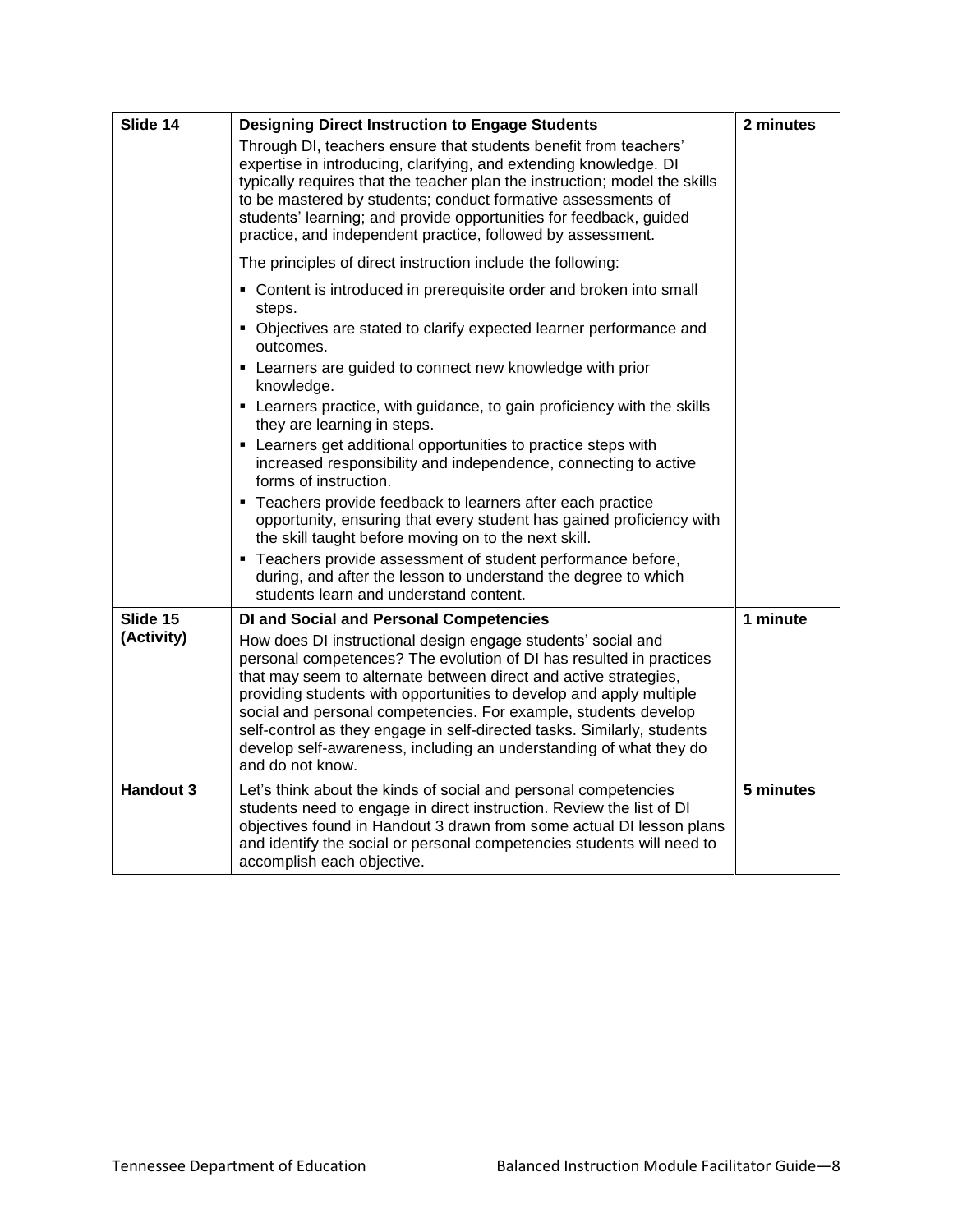| Slide 16                             | <b>DI Teacher-Student Interaction Strategies</b>                                                                                                                                                                                                                                                                                                                                                                                                                                                                                                                         |           |
|--------------------------------------|--------------------------------------------------------------------------------------------------------------------------------------------------------------------------------------------------------------------------------------------------------------------------------------------------------------------------------------------------------------------------------------------------------------------------------------------------------------------------------------------------------------------------------------------------------------------------|-----------|
|                                      | From participating in the previous activity, you can gather that teacher-<br>student interaction in DI is primarily teacher-directed. Teachers can<br>work to move students to mastery with a number of DI strategies.<br>Teachers may keep students on task and aiming for mastery with<br>pacing; thoughtfully sequenced instruction; error correction<br>procedures, such as the model, lead, test, retest sequence; the use of<br>signals to evoke oral responses; or unison or choral responses. Other<br>DI related teacher-student interaction strategies include |           |
|                                      | Lectures,<br>٠<br>Modeling,<br>٠<br>Multimedia presentations,<br>٠<br>Convergent questioning,<br>٠<br>Demonstrations,<br>٠<br>Feedback,<br>٠                                                                                                                                                                                                                                                                                                                                                                                                                             |           |
|                                      | Directed paraphrasing,<br>٠                                                                                                                                                                                                                                                                                                                                                                                                                                                                                                                                              |           |
|                                      | The one-sentence summary, and<br>٠                                                                                                                                                                                                                                                                                                                                                                                                                                                                                                                                       |           |
|                                      | Rapid response.<br>٠                                                                                                                                                                                                                                                                                                                                                                                                                                                                                                                                                     |           |
| <b>Optional</b><br><b>Discussion</b> | Based on the strategies noted above, are you able to make a clear<br>distinction between direct and active strategies? Which of the<br>strategies do you use the most? How often do you find yourself using<br>them in your classroom? How do you ensure that students have the<br>necessary social and emotional competencies?                                                                                                                                                                                                                                          | 5 minutes |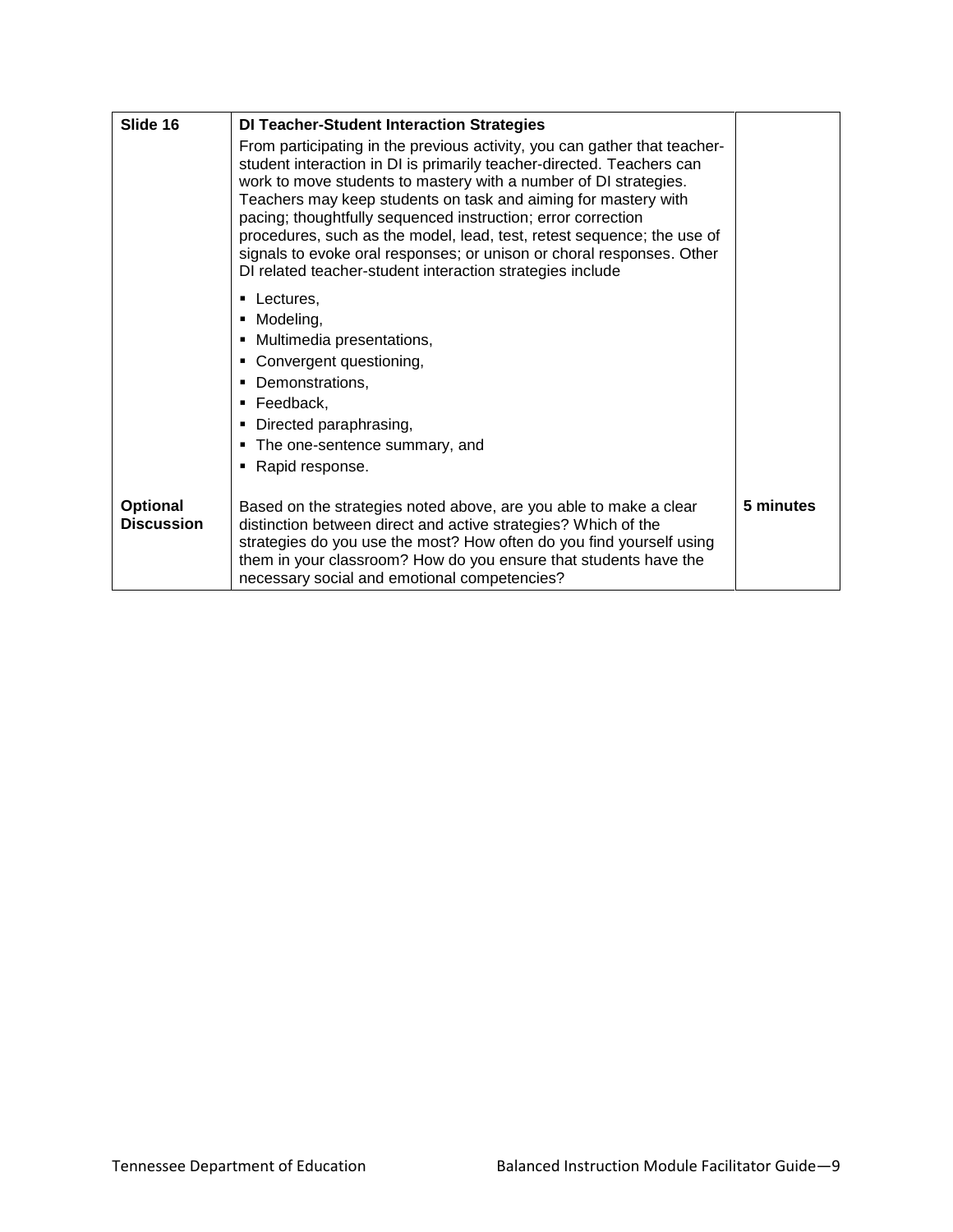| Slide 17 | <b>Engaging Students Through Project-Based Learning</b>                                                                                                                                                                                                                                                                                                                                                                                                                                                                                                                                                                                                                                                                                                                                                                                                                                                                                                                                                                     | 5 minutes |
|----------|-----------------------------------------------------------------------------------------------------------------------------------------------------------------------------------------------------------------------------------------------------------------------------------------------------------------------------------------------------------------------------------------------------------------------------------------------------------------------------------------------------------------------------------------------------------------------------------------------------------------------------------------------------------------------------------------------------------------------------------------------------------------------------------------------------------------------------------------------------------------------------------------------------------------------------------------------------------------------------------------------------------------------------|-----------|
|          | The first active instructional practice we will review is project-based<br>learning. Project-based learning or P-B-L is an instructional approach<br>in which students explore authentic learning tasks of personal interest<br>to them. Unlike DI, which is based on a teacher's dissemination of<br>established facts, PBL calls for learners to explore conditions,<br>circumstances, and possibilities and select questions and facts linked<br>to them. PBL provides learners with a chance to connect their<br>curiosities and interests to formal learning tasks. Larmer and<br>Mergendoller (2010) view PBL as being grounded in seven essentials:<br>the learner's need to know, a driving question, the learner's choice and<br>voice, inquiry and innovation, feedback and revision, presentation of a<br>product to an audience, and 21st century skills, which include a variety<br>of social and personal competencies such as collaboration,<br>communication, critical thinking, and the use of technology. |           |
|          | According to Schwalm and Tyleck (2012), PBL is an effective way to<br>teach students from a variety of cultural, demographic, and geographic<br>backgrounds a broad array of content, including core content and<br>higher order thinking skills. Also, PBL has been found to work well for<br>students who have experienced a lack of success in traditional<br>classroom settings.                                                                                                                                                                                                                                                                                                                                                                                                                                                                                                                                                                                                                                        |           |
|          | Similar to DI, PBL gives students opportunities to develop a variety of<br>social and personal competencies, including                                                                                                                                                                                                                                                                                                                                                                                                                                                                                                                                                                                                                                                                                                                                                                                                                                                                                                      |           |
|          | • Self-management-being able to regulate emotions and manage<br>the stress of timelines, increased responsibility for one's learning, or<br>uncertainties;                                                                                                                                                                                                                                                                                                                                                                                                                                                                                                                                                                                                                                                                                                                                                                                                                                                                  |           |
|          | • Responsible decision making-being able to make important<br>choices while recognizing how external influences or social norms<br>may affect decision making;                                                                                                                                                                                                                                                                                                                                                                                                                                                                                                                                                                                                                                                                                                                                                                                                                                                              |           |
|          | • Relationship skills—the ability to collaborate with peers, adults, or<br>others in the community of support; or                                                                                                                                                                                                                                                                                                                                                                                                                                                                                                                                                                                                                                                                                                                                                                                                                                                                                                           |           |
|          | • Social awareness—being able to consider how their decisions are<br>likely to affect others in their school, community, neighborhood, or<br>home.                                                                                                                                                                                                                                                                                                                                                                                                                                                                                                                                                                                                                                                                                                                                                                                                                                                                          |           |
|          | Refer to the other modules like warmth and support, self-assessment<br>and self-reflection, cooperative learning, and competence building to<br>learn about other practices and SPCs related to PBL.                                                                                                                                                                                                                                                                                                                                                                                                                                                                                                                                                                                                                                                                                                                                                                                                                        |           |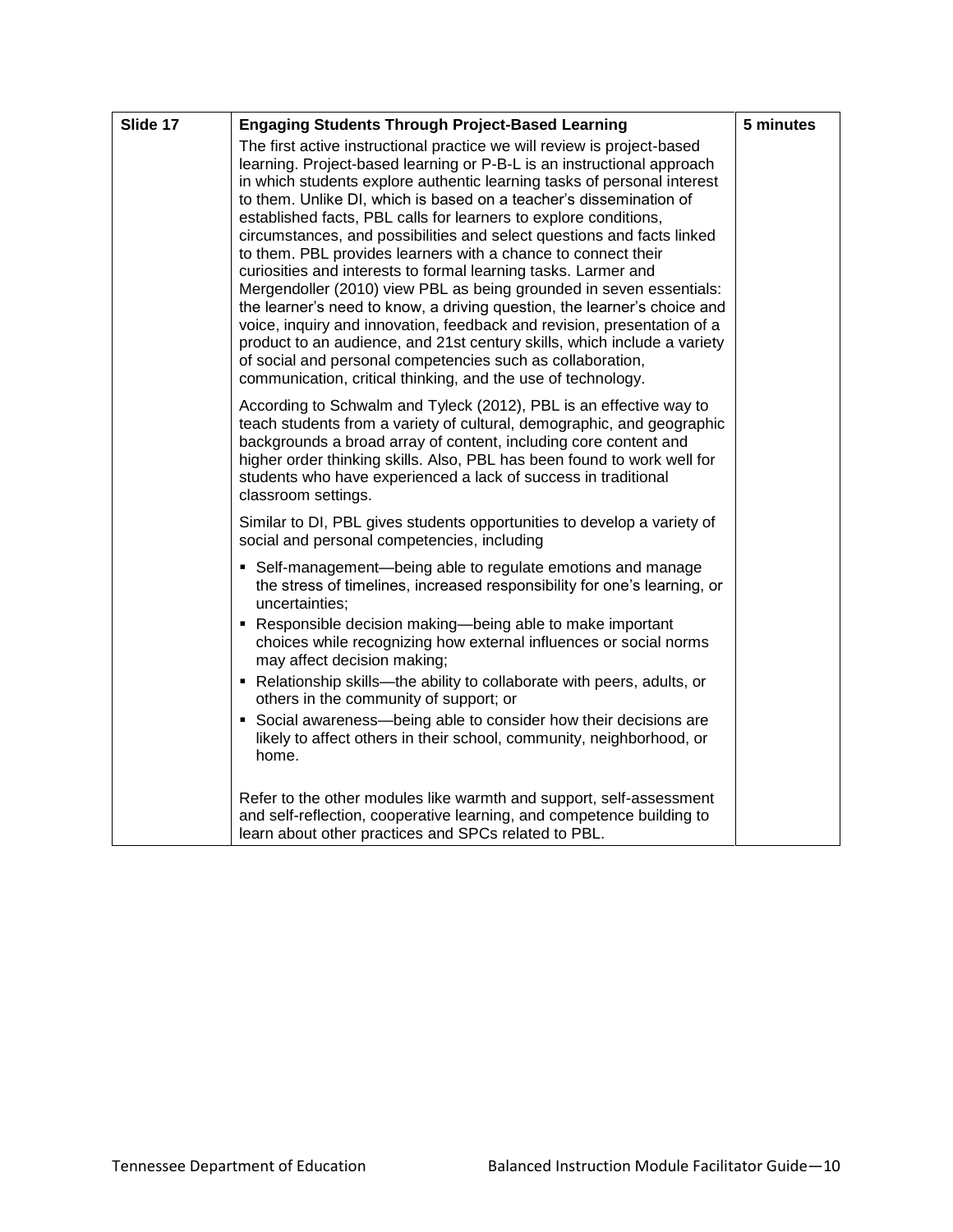| Slide 18        | <b>Driving Questions and Products</b>                                                                                                                                                                                                                                                                                                                                                                                                                                                                                                                                                                                                                                                                                   | 5 minutes |
|-----------------|-------------------------------------------------------------------------------------------------------------------------------------------------------------------------------------------------------------------------------------------------------------------------------------------------------------------------------------------------------------------------------------------------------------------------------------------------------------------------------------------------------------------------------------------------------------------------------------------------------------------------------------------------------------------------------------------------------------------------|-----------|
|                 | PBL focuses on a compelling, open-ended "driving question" that taps<br>into students' "need to know" and prompts multidisciplinary inquiry.<br>The teacher typically poses the driving question and systematically<br>plans an extended inquiry process grounded in his or her<br>understanding of what compels students. The driving question enables<br>the teacher to focus teaching and learning for a result of focused<br>action and inquiry. Thus, the driving question is really for the student. It<br>generates interest and challenge. It answers the question, "Why are<br>we doing this?" And it guides the work of the project.                                                                          |           |
|                 | In PBL, the teacher relinquishes much of the responsibility for<br>designing the learning process and its outcomes to students; in this<br>way, students become active partners in curriculum design and<br>instructional delivery rather than passive receptacles.                                                                                                                                                                                                                                                                                                                                                                                                                                                     |           |
|                 | To create a driving question, follow these three steps:<br>. First, think about the two criteria that every good project needs:<br>(1) the project should be of personal interest to students, and (2) it<br>should be educationally purposeful.                                                                                                                                                                                                                                                                                                                                                                                                                                                                        |           |
|                 | • Next, decide on the core of what you want students to learn.<br>• Finally, infuse the content from the first and second steps to develop<br>a provocative, open-ended question-either concrete or abstract-<br>that captures the essence of the project in compelling yet simple<br>language.                                                                                                                                                                                                                                                                                                                                                                                                                         |           |
|                 | Developing a good driving question is challenging, so you may have to<br>refine it several times before it accomplishes what you have in mind<br>for advancing your students' inquiry and engagement.                                                                                                                                                                                                                                                                                                                                                                                                                                                                                                                   |           |
|                 | As students work to answer the selected driving question, they will<br>make choices and decisions that guide their inquiry; communicate with<br>the teacher, their peers, and experts on the topic; and likely create<br>new products and generate a range of solutions to the problem under<br>study. Given the complexity of the inquiry process, it is critical for<br>teachers to ensure that students have the necessary social and<br>personal competencies to accomplish the tasks.                                                                                                                                                                                                                              |           |
|                 | A PBL unit typically culminates with a product created by students that<br>is not a mere reproduction of teacher- or textbook-generated<br>information. Products are the result of real inquiry, conducted in<br>response to students' own questions and leading to the identification<br>and examination of resources (including books, news articles, journals,<br>websites, experts, etc.) that yield answers. If you are familiar with<br>Universal Designs for Learning, or UDL, products in PBL provide<br>students multiple means of expression, in which students are able to<br>produce a product that best represents their learning of the content,<br>creating meaningful differentiation in the classroom, |           |
| <b>Activity</b> | See "Handout 4: Driving Questions and Products" to align principles of<br>PBL with social and personal competencies, review sample driving<br>questions, and create your own driving questions for your classroom.<br>We encourage you to create driving questions with your colleagues.                                                                                                                                                                                                                                                                                                                                                                                                                                | 7 minutes |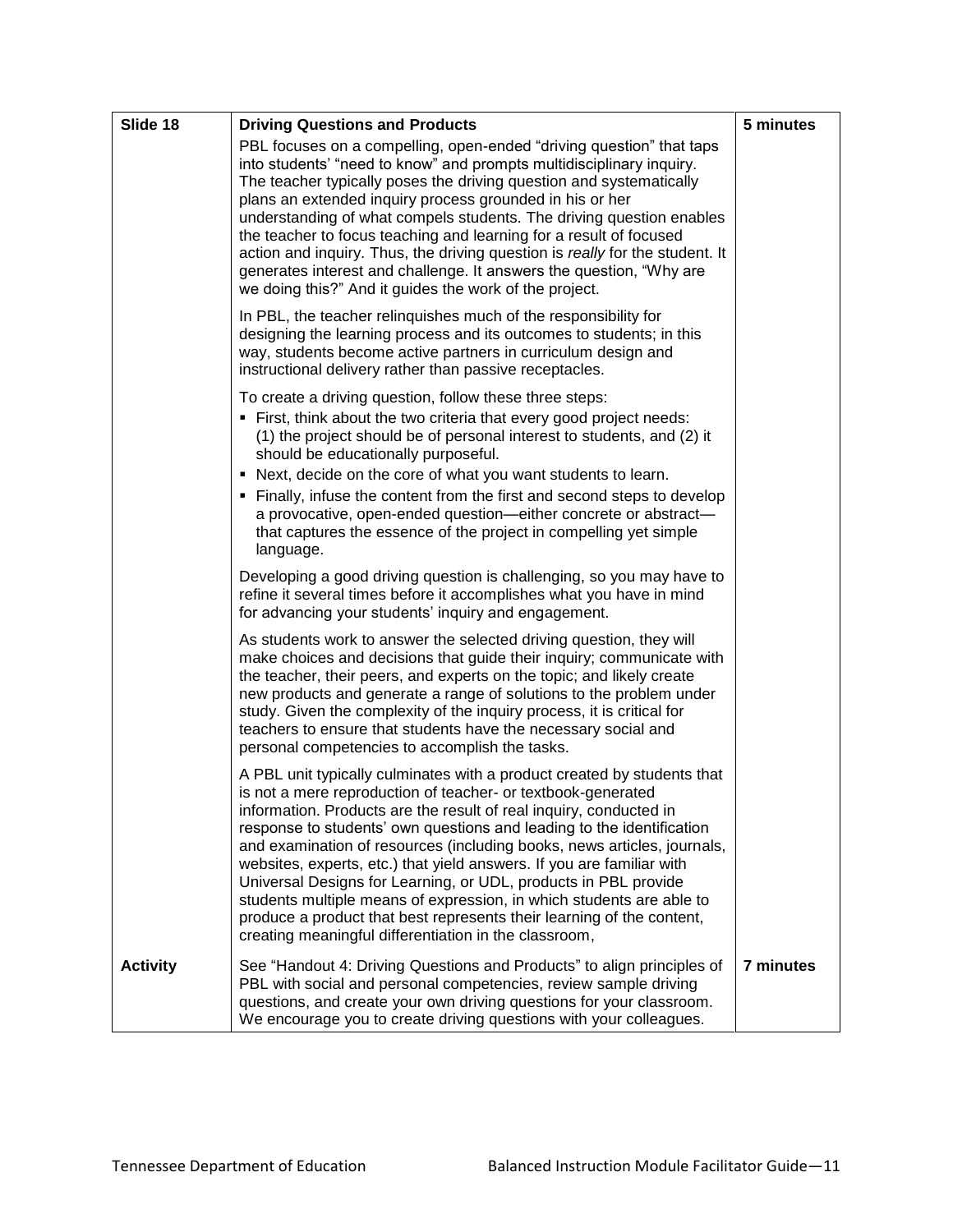| Slide 19                             | <b>Flipping Bloom's Taxonomy: PBL Strategy</b>                                                                                                                                                                                                                                                                                                                                                                                                                                                                                                                                                                                                                                                                                                                                                                                                                                                                                                                                                                                                                                                                                                                                                                                                                                                                                                                                                                                                                                                                 | 2 minutes |
|--------------------------------------|----------------------------------------------------------------------------------------------------------------------------------------------------------------------------------------------------------------------------------------------------------------------------------------------------------------------------------------------------------------------------------------------------------------------------------------------------------------------------------------------------------------------------------------------------------------------------------------------------------------------------------------------------------------------------------------------------------------------------------------------------------------------------------------------------------------------------------------------------------------------------------------------------------------------------------------------------------------------------------------------------------------------------------------------------------------------------------------------------------------------------------------------------------------------------------------------------------------------------------------------------------------------------------------------------------------------------------------------------------------------------------------------------------------------------------------------------------------------------------------------------------------|-----------|
|                                      | Bloom's Taxonomy was created to support the development of<br>learning objectives so that teachers and students had a clear<br>understanding of the goal of the lesson, and to align goals, instruction,<br>and assessment. In 2001, Bloom's Taxonomy was revised to focus<br>more on action - focusing on verbs - whereas before it was focused<br>on nouns. In her article, Flipping Bloom's Taxonomy, teacher Shelley<br>Wright asserts that educators consider flipping the revised taxonomy<br>to give learners a chance to start with creativity first and acquire the<br>key principles linked to their learning throughout their inquiry. The<br>process—which involves students developing competence in an area<br>of inquiry through understanding facts and ideas in the context of a<br>conceptual framework and organizing knowledge in ways that it can be<br>retrieved and applied-is linked to seminal research on how people<br>learn. Wright proposes flipping Bloom's Taxonomy as a means of<br>inspiring deeper learning. Project-based learning, which may be<br>applied across the curriculum, does not have to start at the bottom of<br>Bloom's Taxonomy, with teachers detailing exactly what students need<br>to know, understand, apply, analyze, evaluate, and create. Instead, it<br>can begin at the top, with what the learners' need to know driving<br>possibilities for the creation of something new, unique, and relevant to<br>addressing a driving question or problem. |           |
|                                      | In particular, lessons linked to research, science, informal or formal<br>writing, and literacy lend themselves to project-based learning. In<br>studying science, for example, Sabourin and colleagues (2011)<br>suggest students might be asked to use an inquiry notebook to<br>capture and edit hypotheses based on their observations and<br>examinations of findings, and to support or reject hypotheses. In a<br>game-based learning environment, students could, similarly, explore<br>selected missions as they engage in problem-solving behaviors and<br>manipulate virtual artifacts, examine collected specimens in a virtual<br>laboratory, converse with characters, and form hypotheses based on<br>findings. All of these examples support ways in which they can flip<br>Bloom's Taxonomy. As you begin to think about flipping the taxonomy,<br>make sure to consider the social and personal competencies students<br>need to master in order to engage in these higher level activities.                                                                                                                                                                                                                                                                                                                                                                                                                                                                                                 |           |
| <b>Optional</b><br><b>Discussion</b> | Think of a unit or lesson that you are about to implement. How can you<br>flip the idea of Bloom's Taxonomy to think about the conceptual<br>learning you want your students to master? What social and personal<br>competencies do students need in order to engage in the conceptual<br>learning?                                                                                                                                                                                                                                                                                                                                                                                                                                                                                                                                                                                                                                                                                                                                                                                                                                                                                                                                                                                                                                                                                                                                                                                                            | 5 minutes |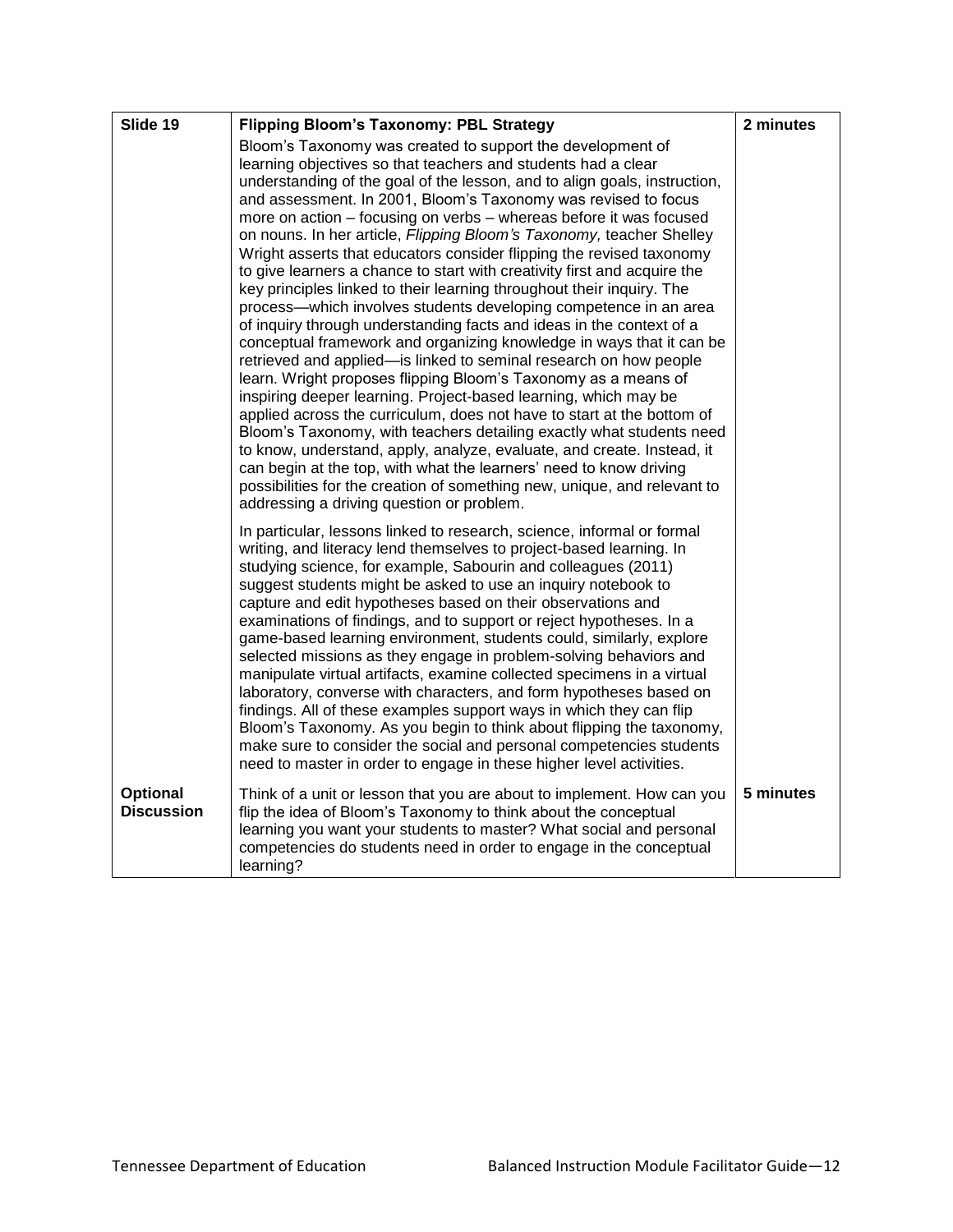| Slide 20 | <b>Competency-Based Education</b>                                                                                                                                                                                                                                                                                                                                                                                                                                                                                                                                                                                                                                                                                                                                                                                                                                                                                                                                                                                                                                                                                                                                                                                                                                                                                  | 3 minutes |
|----------|--------------------------------------------------------------------------------------------------------------------------------------------------------------------------------------------------------------------------------------------------------------------------------------------------------------------------------------------------------------------------------------------------------------------------------------------------------------------------------------------------------------------------------------------------------------------------------------------------------------------------------------------------------------------------------------------------------------------------------------------------------------------------------------------------------------------------------------------------------------------------------------------------------------------------------------------------------------------------------------------------------------------------------------------------------------------------------------------------------------------------------------------------------------------------------------------------------------------------------------------------------------------------------------------------------------------|-----------|
|          | The second active instructional practice we will review is competency-<br>based education. Competency-based education or C-B-E is another<br>approach to balanced instruction that is aimed at preparing students to<br>thrive in our rapidly changing world by ensuring that they can integrate<br>and apply what they know and are learning to real-world problems. At<br>a minimum, CBE is geared to improving student opportunities for<br>learning by placing emphasis on identifying and measuring specific<br>learning outcomes. These outcomes or competencies are written as<br>real-life abilities linked to professional practice and related roles,<br>allowing students to connect the social, personal, and cognitive<br>capacities in school to their lives.                                                                                                                                                                                                                                                                                                                                                                                                                                                                                                                                        |           |
|          | In practice, CBE is often aligned with a standards-based approach<br>because both approaches associate student success with mastery of<br>content and competencies. However, the standards-based approach<br>focuses on the mastery of a narrower set of academic outcomes while<br>CBE focuses on cognitive, intrapersonal, and interpersonal skills in<br>addition to academic knowledge and related skills. This key difference<br>between CBE and standards-based learning begs the question,<br>"What's more important-a student's ability to perform well on tests or<br>to address real-life problems by applying what he or she knows?"<br>Students who are engaged in authentic CBE do not have to face this<br>dilemma as a choice. And rather than seat time sufficing as a key<br>measure of success, demonstrating mastery of specific learning<br>targets becomes the means by which students may earn credit. These<br>learning targets, then, can also include the social and personal<br>competencies identified as important. To accomplish these goals,<br>more opportunities are needed for personalized learning to ensure that<br>learners are equipped to succeed in meeting learning targets and<br>enabled to progress at varying rates, in various locations, and at<br>differing times. |           |
|          | Research by Surr and Redding (2017) demonstrates that when<br>schools use CBE concepts, there are positive associations between<br>selected features of CBE and changes in students' overall learning<br>capacities, including intrinsic motivation and self-management, self-<br>efficacy, and cognitive control.                                                                                                                                                                                                                                                                                                                                                                                                                                                                                                                                                                                                                                                                                                                                                                                                                                                                                                                                                                                                 |           |
| Slide 21 | <b>Features of Competency-Based Education (CBE)</b><br>According to Patrick and Sturgis (2013), there are five features<br>associated with CBE:                                                                                                                                                                                                                                                                                                                                                                                                                                                                                                                                                                                                                                                                                                                                                                                                                                                                                                                                                                                                                                                                                                                                                                    |           |
|          | 1. Learners' advancement is based on mastery.                                                                                                                                                                                                                                                                                                                                                                                                                                                                                                                                                                                                                                                                                                                                                                                                                                                                                                                                                                                                                                                                                                                                                                                                                                                                      |           |
|          | 2. Competencies are equated with explicit, measurable, transferable<br>learning objectives that result in the learner's empowerment.                                                                                                                                                                                                                                                                                                                                                                                                                                                                                                                                                                                                                                                                                                                                                                                                                                                                                                                                                                                                                                                                                                                                                                               |           |
|          | 3. Assessment is for the learner, both positive and meaningful.                                                                                                                                                                                                                                                                                                                                                                                                                                                                                                                                                                                                                                                                                                                                                                                                                                                                                                                                                                                                                                                                                                                                                                                                                                                    |           |
|          | 4. Personalized and differentiated supports specific to learners'<br>needs are made available to learners.                                                                                                                                                                                                                                                                                                                                                                                                                                                                                                                                                                                                                                                                                                                                                                                                                                                                                                                                                                                                                                                                                                                                                                                                         |           |
|          | 5. Learning outcomes are linked to knowledge application and<br>creation as well as to the growth of important dispositions and key<br>skills, including social and personal competencies.                                                                                                                                                                                                                                                                                                                                                                                                                                                                                                                                                                                                                                                                                                                                                                                                                                                                                                                                                                                                                                                                                                                         |           |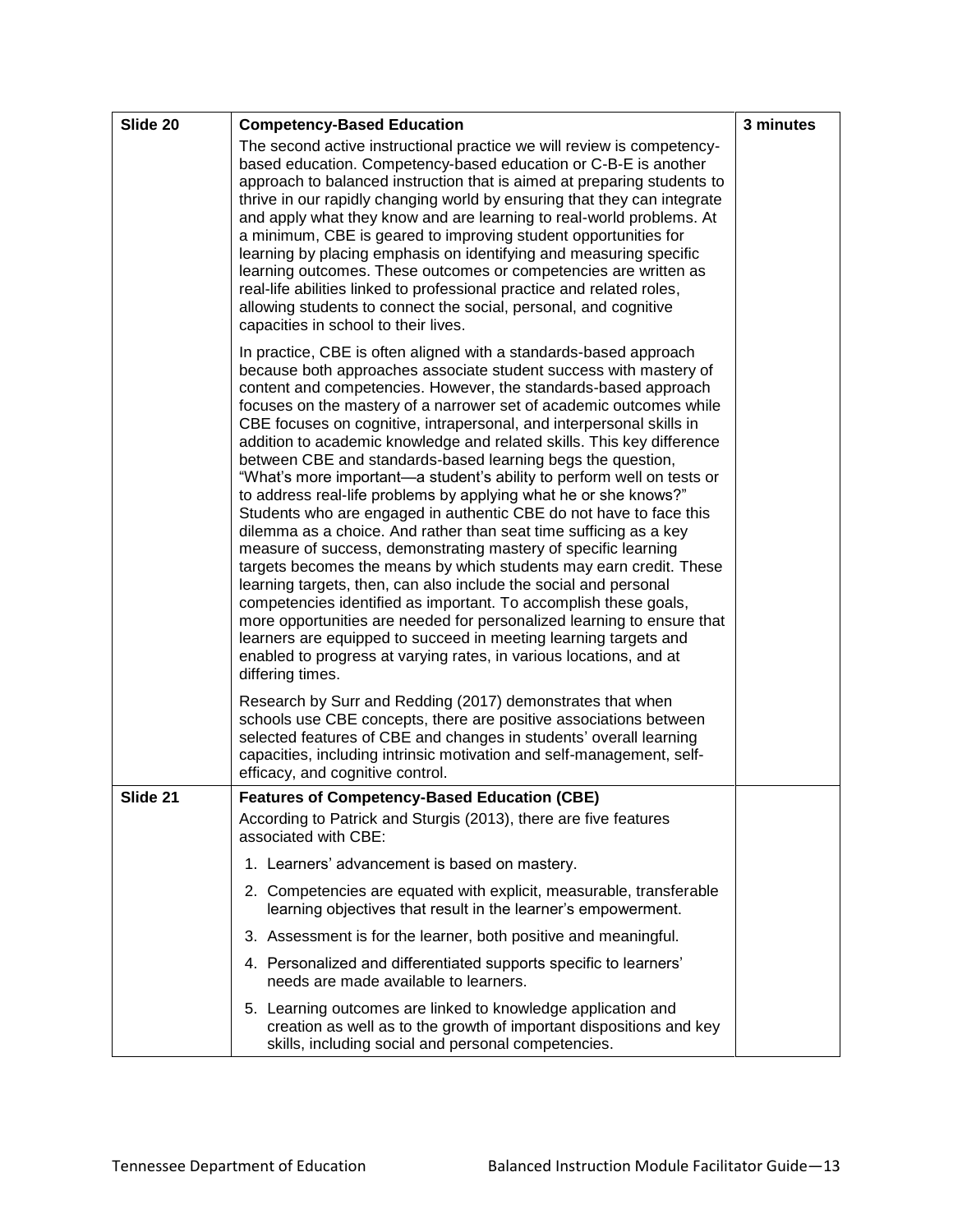| Slide 22 | <b>CBE Strategies</b>                                                                                                                                                                                                                                                                                                                                                                                                                                                                                                                                                                                                                                                                                                                                                                                                                   | 4 minutes |
|----------|-----------------------------------------------------------------------------------------------------------------------------------------------------------------------------------------------------------------------------------------------------------------------------------------------------------------------------------------------------------------------------------------------------------------------------------------------------------------------------------------------------------------------------------------------------------------------------------------------------------------------------------------------------------------------------------------------------------------------------------------------------------------------------------------------------------------------------------------|-----------|
|          | Schools across the United States are employing a variety of CBE<br>strategies, ranging from high school redesign initiatives, seat time<br>waivers, credit flexibility plans, and the replacement of grade levels<br>with learning levels. The implementation of CBE across our nation<br>varies in terms of quality and fidelity to current understandings of CBE.                                                                                                                                                                                                                                                                                                                                                                                                                                                                     |           |
|          | At the most practical level, however, CBE teaching and learning<br>strategies involve opportunities for students to demonstrate<br>competency as a condition for promotion or graduation. The emphasis<br>is on real-life, role-focused learning and content mastery that gives<br>learners access to knowledge, skills, and dispositions as well as social<br>and personal competencies beyond those which are tightly prescribed<br>and precisely defined in traditional schooling contexts.                                                                                                                                                                                                                                                                                                                                          |           |
|          | More nuanced CBE efforts focus on fostering learners' capacity to<br>develop adaptive qualities similar to those associated with "adaptive<br>experts." According to Bransford and colleagues (2000), adaptive<br>experts are willing and able to consider situational factors, apply their<br>knowledge to those factors, and formulate new theories as a source of<br>possible explanation rather than adhering to their current knowledge<br>as though it is complete. Learners who resemble adaptive experts are<br>able to tap into a range of personal competencies, including self-<br>awareness, self-management, social awareness, and responsible<br>decision making to assess their current level of understanding,<br>determine when it is inadequate, and make the necessary adjustments<br>to extend their understanding. |           |
|          | By furthering student access to information that has wide purposes<br>and can be applied broadly to varying contexts, and by challenging<br>students to monitor, self-assess, and make learning adjustments that<br>perpetuate their learning over time, the educational experience shifts<br>from largely academic to allow students deeper learning as well as the<br>know-how to apply that learning to vast and varied problems as well as<br>changing conditions.                                                                                                                                                                                                                                                                                                                                                                  |           |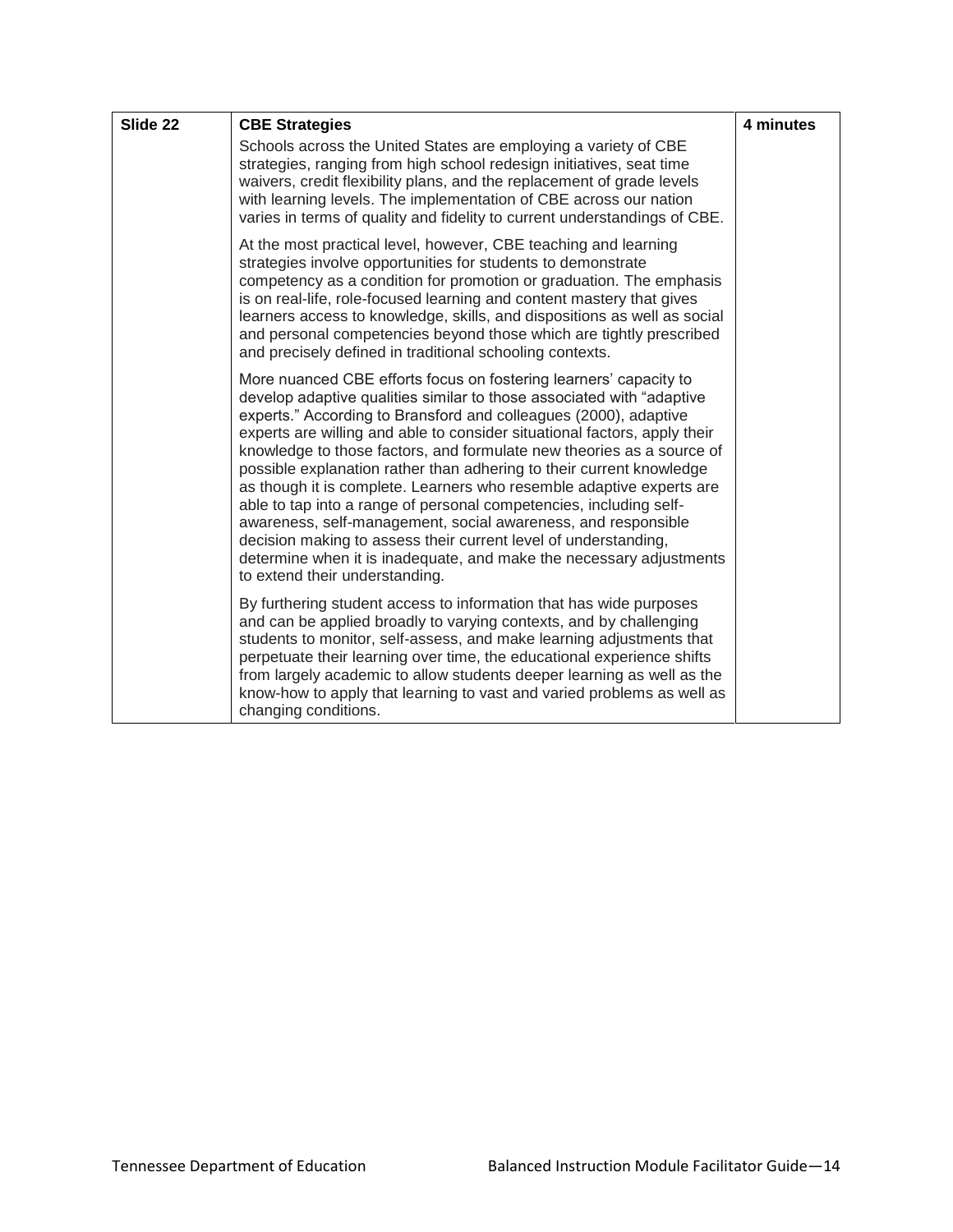| Slide 23 | <b>Formative Assessment Activity</b>                                                                                                                                                                                                                                                                                                                                                                                                                                                                                                                                                                                                                                                                                                                             | 4 minutes |
|----------|------------------------------------------------------------------------------------------------------------------------------------------------------------------------------------------------------------------------------------------------------------------------------------------------------------------------------------------------------------------------------------------------------------------------------------------------------------------------------------------------------------------------------------------------------------------------------------------------------------------------------------------------------------------------------------------------------------------------------------------------------------------|-----------|
|          | At the heart of effective CBE are two principles:                                                                                                                                                                                                                                                                                                                                                                                                                                                                                                                                                                                                                                                                                                                |           |
|          | 1. Organizing principles for educational activity, including content,<br>procedures, and student engagement and performance; and<br>2. The clear articulation between instruction and assessment based<br>on continual diagnosis, monitoring, feedback, and correction.                                                                                                                                                                                                                                                                                                                                                                                                                                                                                          |           |
|          | To begin to think about ways in which to assess the social and<br>personal competencies identified in CBE and balanced instruction<br>broadly, engage in the following activity:                                                                                                                                                                                                                                                                                                                                                                                                                                                                                                                                                                                 |           |
|          | • Read Building SEL Skills Through Formative Assessments by<br>Marzano (2015), which outlines the ways to develop learning<br>progressions for social and personal competencies to assess them<br>formatively.                                                                                                                                                                                                                                                                                                                                                                                                                                                                                                                                                   |           |
|          | Review the social and personal competencies in Tennessee's $K-12$<br><b>Social and Personal Competencies Resource Guide.</b><br>Answer the following reflective questions:                                                                                                                                                                                                                                                                                                                                                                                                                                                                                                                                                                                       |           |
|          | - What does low, mid, and high level mean on the learning<br>progression?                                                                                                                                                                                                                                                                                                                                                                                                                                                                                                                                                                                                                                                                                        |           |
|          | - How does this process relate to feedback?                                                                                                                                                                                                                                                                                                                                                                                                                                                                                                                                                                                                                                                                                                                      |           |
|          | - What are three additional formative assessment tools you could<br>use in your classroom?                                                                                                                                                                                                                                                                                                                                                                                                                                                                                                                                                                                                                                                                       |           |
|          | Now that you have answered the reflective questions, develop a<br>learning progression for a social and personal skill you want to work<br>on with your students.                                                                                                                                                                                                                                                                                                                                                                                                                                                                                                                                                                                                |           |
| Slide 24 | <b>Total Participation Techniques to Engage Students</b>                                                                                                                                                                                                                                                                                                                                                                                                                                                                                                                                                                                                                                                                                                         | 3 minutes |
|          | The final technique we want to discuss related to balanced instruction<br>includes the Total Participation Technique or T-P-T. In their quick<br>reference guide from ASCD, Himmele and Himmele suggest that TPT<br>provides a structure and framework teachers can use to ensure that all<br>students are cognitively engaged in classrooms, teachers know the<br>cognitive understanding of their students, and students work better<br>together.                                                                                                                                                                                                                                                                                                              |           |
|          | When beginning to implement TPT, you want to ensure that your focus<br>remains on the content and the skills you want your students to<br>develop, not having the technique, lesson, or activity drive instruction.<br>Thus, you want to make sure as you plan your lesson that you first<br>think about the deep understanding you want your students to learn<br>from the lesson, similar to the driving questions mentioned earlier, as<br>well as the way in which the lesson will promote students' social and<br>personal competencies.                                                                                                                                                                                                                    |           |
|          | A key component of TPT, according to Himmele and Himmele, is a<br>process called the Ripple. The Ripple ensures that you are aware that<br>each student has a good understanding of the content prior to moving<br>forward. The Ripple occurs in three stages. First, you have all students<br>respond to a prompt that promotes higher order thinking, which can<br>occur through a writing activity or polling question. Second, students<br>get in pairs or small groups to share their responses. Third, you select<br>volunteers to share their responses with the whole group. By using the<br>Ripple Technique, you know how students are understanding the<br>content, but also allow students to understand the knowledge that their<br>peers bring in. |           |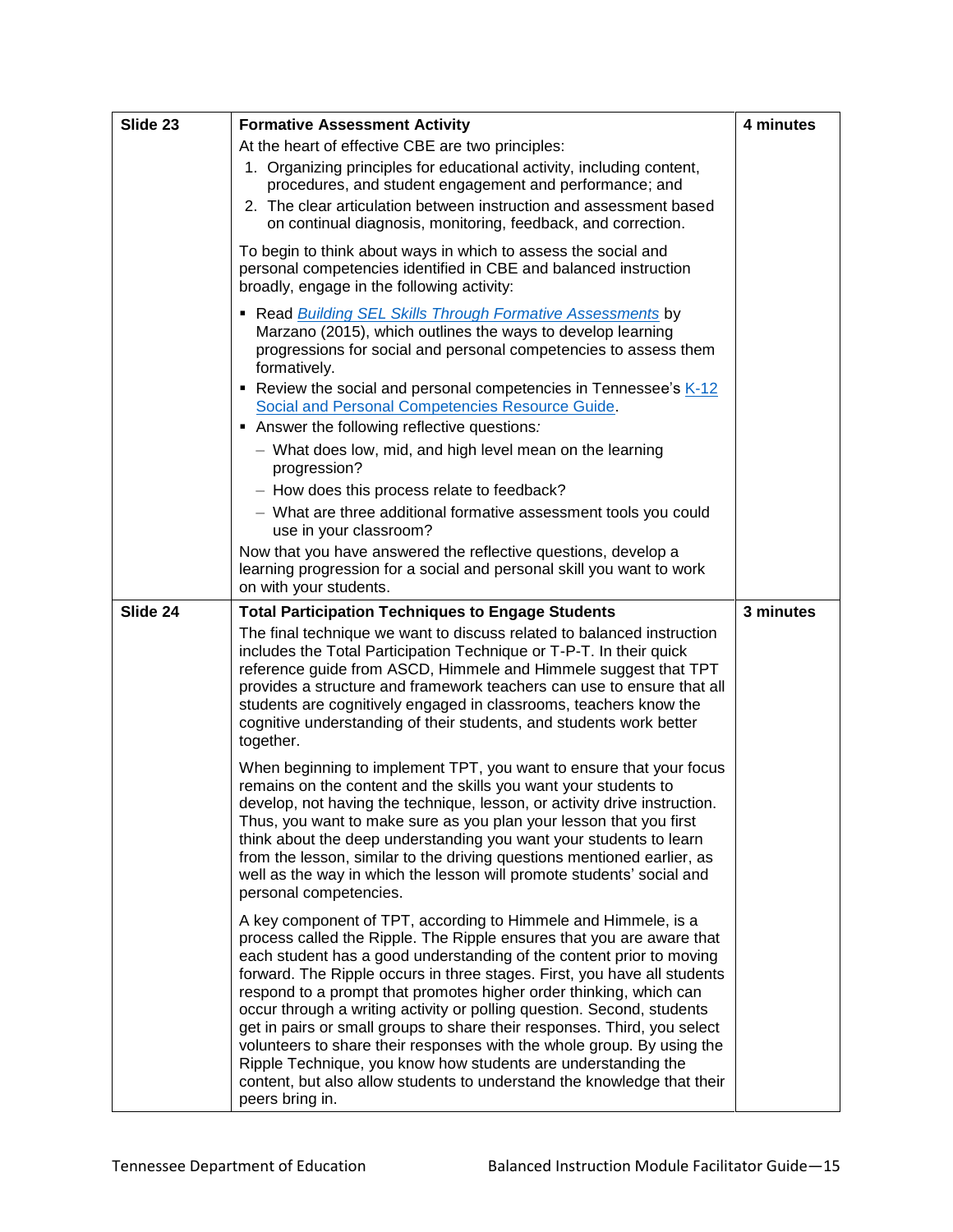| Slide 25 | <b>Total Participation Technique-Cognitive Engagement Model</b>                                                                                                                                                                                                                                                                                                                                                                                                                                                                                                                                                                                                                                                            |  |
|----------|----------------------------------------------------------------------------------------------------------------------------------------------------------------------------------------------------------------------------------------------------------------------------------------------------------------------------------------------------------------------------------------------------------------------------------------------------------------------------------------------------------------------------------------------------------------------------------------------------------------------------------------------------------------------------------------------------------------------------|--|
|          | TPT is based on the Cognitive Engagement Model, which looks at<br>students' level of participation and the depth of understanding.<br>Himmele and Himmele suggest that every lesson should contain some<br>degree of each quadrant-or ensure there is an appropriate balance of<br>instruction that asks for each quadrant-with the ultimate goal of<br>ensuring that every lesson encourages high cognition and high<br>participation.                                                                                                                                                                                                                                                                                    |  |
|          | The low cognition/low participation quadrant can be used at the<br>beginning of the lesson, in which you provide prompts or questions<br>that only ask for a superficial understanding of content or ask<br>participation of only a few students.                                                                                                                                                                                                                                                                                                                                                                                                                                                                          |  |
|          | The low cognition/high participation quadrant can be used with simple<br>responses from all students, such as thumbs up/thumbs down or<br>whole-class polls. Typically, these sorts of responses only require a<br>superficial understanding, but you can still gauge the understanding of<br>the whole class.                                                                                                                                                                                                                                                                                                                                                                                                             |  |
|          | The high cognition/low participation quadrant occurs with such things<br>like Socratic Seminars or student presentations. During these learning<br>experiences, the cognitive demand is high, but typically only for a few<br>students, requiring lower cognitive demand for the remainder of the<br>students.                                                                                                                                                                                                                                                                                                                                                                                                             |  |
|          | The high cognition/high participation quadrant requires you to think of<br>higher order prompts or problems for students to solve, write, or<br>discuss. This requires active engagement from students, ensuring that<br>students will truly develop a deep understanding of the content.                                                                                                                                                                                                                                                                                                                                                                                                                                  |  |
| Slide 26 | <b>Total Participation Technique Activity</b>                                                                                                                                                                                                                                                                                                                                                                                                                                                                                                                                                                                                                                                                              |  |
|          | To support your implementation of TPT, we encourage you to review a<br>recent lesson or a future lesson and do a quadrant analysis. To do a<br>quadrant analysis, divide your lesson up into segments and determine<br>in which quadrant each segment of your lesson fits. In other words,<br>you would want to label each segment with the degree to which it has<br>or will encourage student participation, and the degree to which the<br>segment will allow for cognitive depth. Once you have labeled each<br>segment, reflect on the degree to which you use each of the four<br>quadrants. Each quadrant should be used within a lesson, with a<br>greater percentage of segments in the high cognition quadrants. |  |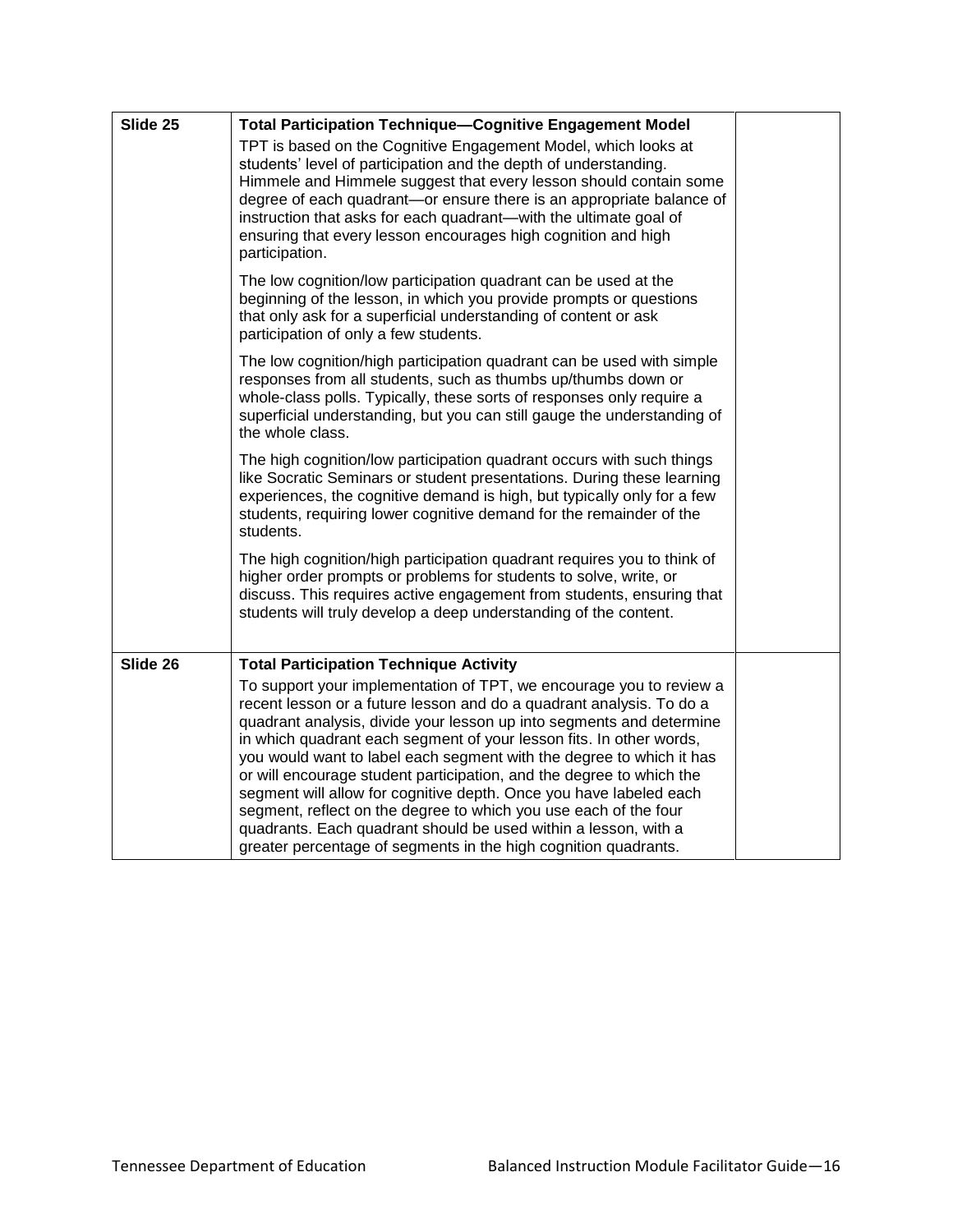| Slide 27 | <b>Total Participation Technique Strategies</b>                                                                                                                                                                                                                                                                                                                                                                                                                                                                                                                                                        |  |
|----------|--------------------------------------------------------------------------------------------------------------------------------------------------------------------------------------------------------------------------------------------------------------------------------------------------------------------------------------------------------------------------------------------------------------------------------------------------------------------------------------------------------------------------------------------------------------------------------------------------------|--|
|          | Himmele and Himmele provide a variety of strategies that teachers<br>can use to implement TPT. Some examples include                                                                                                                                                                                                                                                                                                                                                                                                                                                                                   |  |
|          | " Quick writes, in which students discuss or write about a prompt;                                                                                                                                                                                                                                                                                                                                                                                                                                                                                                                                     |  |
|          | Ranking, in which students rank items based on a criterion and also<br>٠<br>have to provide justification for their ranking;                                                                                                                                                                                                                                                                                                                                                                                                                                                                           |  |
|          | • True/Not true, in which students respond to statements and<br>students hold up a card that says "true," "not true," "true with<br>modifications," or "unable to determine;"                                                                                                                                                                                                                                                                                                                                                                                                                          |  |
|          | Networking sessions, in which you provide students with discussion<br>٠<br>prompts. Students think about each prompt and then discuss each<br>of the prompts with a different student;                                                                                                                                                                                                                                                                                                                                                                                                                 |  |
|          | • Bounce cards, in which you model good and bad discussions with<br>students, and students have cards with sentence starters to help<br>them in classrooms when they are starting a discussion,<br>summarizing another's ideas, or asking questions; and                                                                                                                                                                                                                                                                                                                                               |  |
|          | Anticipatory guides, in which you provide students with true or false<br>statements. Students predict responses and share their response<br>and justification with a partner.                                                                                                                                                                                                                                                                                                                                                                                                                          |  |
|          | These are just a few examples of TPT strategies. We encourage you<br>to continue to think about other interactive strategies to use with your<br>students. As you think about each of these different strategies, note<br>the social and personal competencies students will need in order to<br>engage successfully in the lesson. For example, in quick writes,<br>students will need to be able to identify what they do and do not know<br>about content. This will help them engage in their own writing, as well<br>as know what to pay attention to when they are learning from their<br>peers. |  |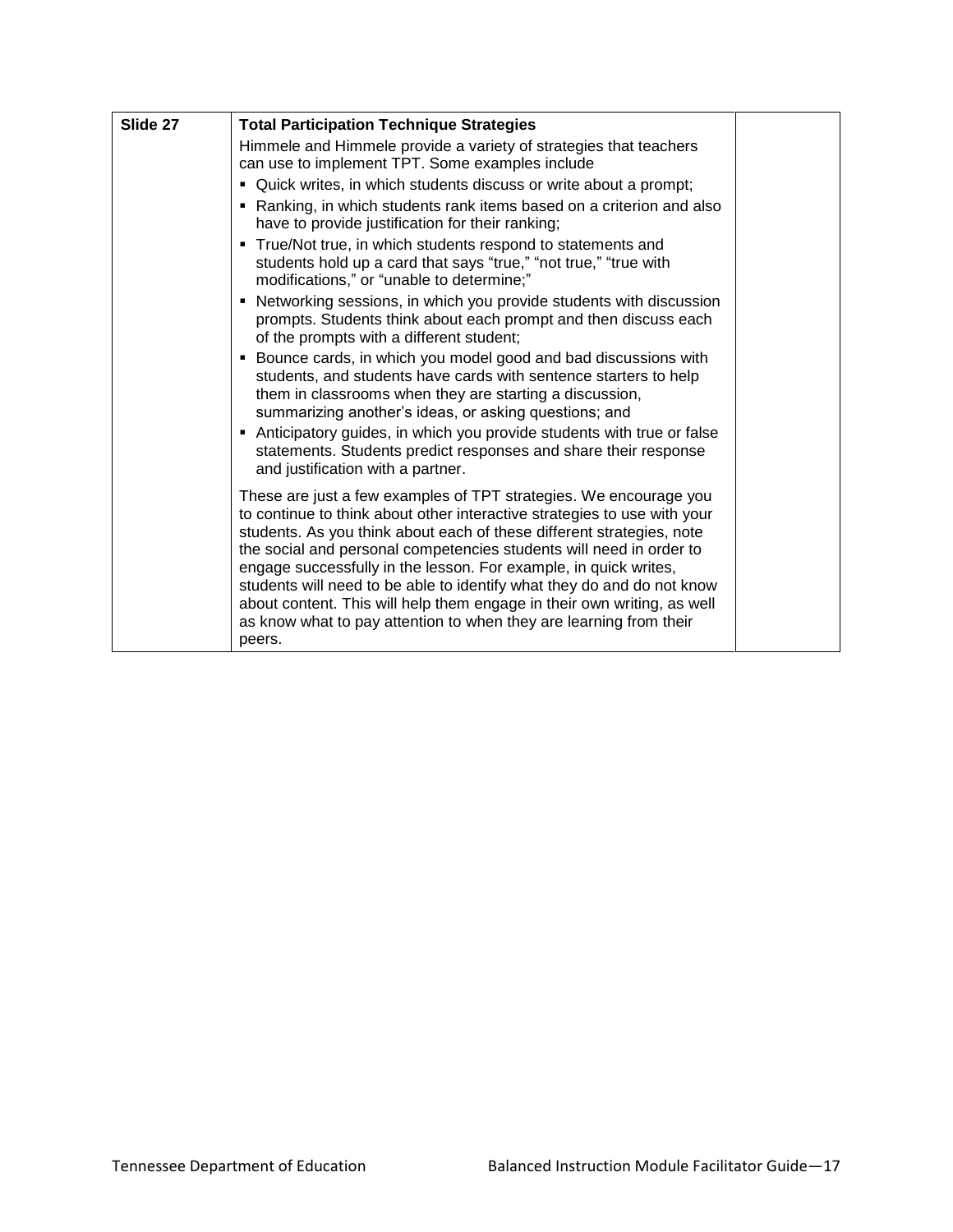| Slide 28        | <b>Reflect and Plan for the Future</b>                                                                                                                                                                                                                                                                                                                                                                                                                                                                                                                                                                                                                                                                                                                                                                                                                                                             |  |
|-----------------|----------------------------------------------------------------------------------------------------------------------------------------------------------------------------------------------------------------------------------------------------------------------------------------------------------------------------------------------------------------------------------------------------------------------------------------------------------------------------------------------------------------------------------------------------------------------------------------------------------------------------------------------------------------------------------------------------------------------------------------------------------------------------------------------------------------------------------------------------------------------------------------------------|--|
|                 | Developing balanced instructional strategies is a complex process that<br>includes identifying the needs of your students, incorporating student<br>voice and choice, and understanding content in a way that gives<br>students opportunities to truly develop a deep understanding of what<br>they are learning while also developing their social and personal<br>competencies. Remember, as you develop your balanced instruction<br>through lessons and units, you will want to use a continuum of control<br>of learning, in which you scaffold lessons so that students have the<br>necessary background knowledge and skills through direct instruction<br>to ultimately engage in more active, engaging lessons. This module<br>provided some examples of instructional strategies to balance<br>instruction, but it is up to you to ensure that you create a balance in<br>the classroom. |  |
| <b>Activity</b> | To help you plan for facilitating more balanced instruction, complete<br>"Handout 5: Reflection and Additional Information." The handout<br>contains some reflection questions that will guide you as you develop<br>concrete action steps to affect your use of balanced instruction,<br>specifically thinking about ways in which you can plan for incorporating<br>direct and active forms of instruction. This handout also provides<br>additional resources that you can use to find more information about<br>balanced instruction, as well as the references found in this module.<br>As you consider your own plan of action, keep the following helpful<br>hints in mind.                                                                                                                                                                                                                 |  |
|                 | 1. Be mindful of content and students as you plan. Balanced<br>instruction can be difficult to implement effectively. Be mindful of the<br>background knowledge and content knowledge that students already<br>possess. For example, if students are not as familiar with a topic, you<br>may need to do more direct instruction at the beginning of the lesson<br>compared to those lessons in which students have the necessary<br>prerequisite skills. Thus, the degree to which you use direct versus<br>active instruction will depend on your students and your content.                                                                                                                                                                                                                                                                                                                     |  |
|                 | 2. Involve students. Have students identify content that they would<br>be interested in learning more about and identify ways in which they<br>learn about content the most. Once students feel responsible for<br>their learning and take ownership of it, they will be more engaged.                                                                                                                                                                                                                                                                                                                                                                                                                                                                                                                                                                                                             |  |
|                 | 3. Be reflective. As demonstrated through this module, balanced<br>instruction is complex and it is dependent on your students and your<br>content. Thus, it will take continuous reflection on your part to<br>determine whether you are using the right balance of active and<br>direction instruction and thereby providing students with the<br>opportunity to learn deeply about content.                                                                                                                                                                                                                                                                                                                                                                                                                                                                                                     |  |
|                 | If you're reviewing this information in order to better understand the<br>TEAM rubric, consider how you might share your action steps with<br>coaches, mentor teachers, administrators, or those who might observe<br>your class. They will benefit from knowing your efforts and may be<br>able to provide feedback on your actions.                                                                                                                                                                                                                                                                                                                                                                                                                                                                                                                                                              |  |